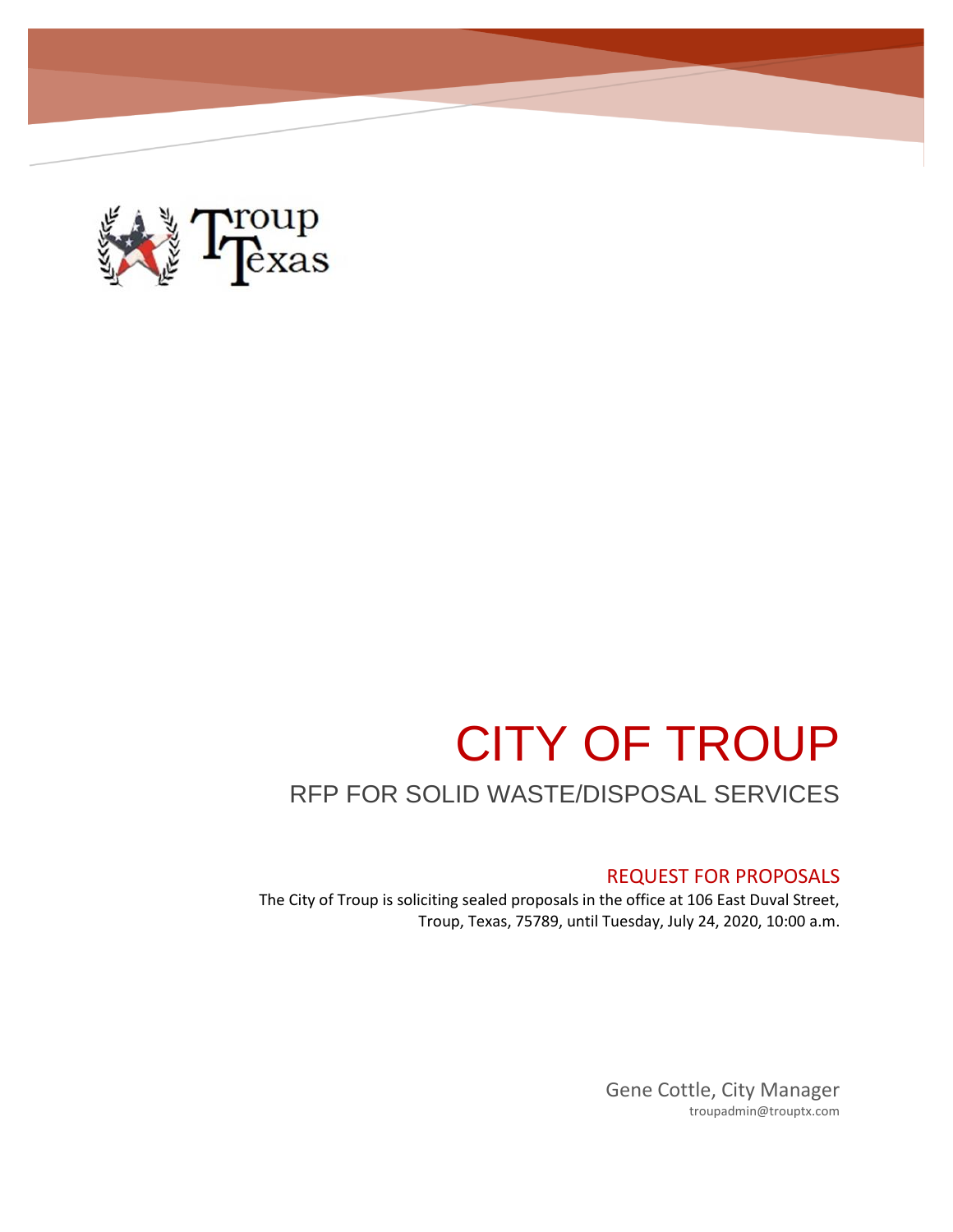# **Solid Waste Collection/Disposal Contract**

The City of Troup is soliciting sealed proposals in the office at 106 East Duval Street, Troup, Texas, 75789, until **Friday, July 24, 2020, 10:00 a.m**., at which time they will be opened for the following:

# **Solid Waste Collection/Disposal Contract**

Sealed envelopes should be marked:

"Solid Waste Collection/Disposal Contract."

The selected Contractor will be awarded the Contract through a resolution of the City approving and adopting the Contract Documents. Enforcement of the exclusive contract authority and related compliance regulations with penalties will be established by the City of Troup before the effective service date commences. The defined terms appearing in the General Specifications apply to all Contract Documents. Proposals must be made on forms furnished by the City of Troup Four (4) signed/initialed copies of the proposal must be delivered on or before **July 24, 2020, 10:00 a.m.** The proposal must be sealed and plainly marked as required above.

Proposers (responding contractors) are expected to inspect the work site(s) and to inform themselves regarding local conditions.

All questions related to this RFP, information, and specifications should be directed in writing to Gene Cottle, City Manager **ONLY** managing this process for and under the direction of the Mayor and City Council. The contact telephone number is 903.842.3128, extension 15 and the email address is [troupadmin@trouptx.com.](mailto:troupadmin@trouptx.com) Violation of this provision by respondents or their agents, including lobbyists, may lead to disqualification of the respondent's offer.

The City of Troup reserves the right to accept or reject any proposals or any part thereof or any combination of proposals and to waive any and all formalities in any proposal and to make an award in any manner, consistent with law, deemed in the best interest of the City.

The City of Troup is an equal opportunity agency. All contractors, subcontractors, vendors, suppliers, and providers of services, activities, and programs for the City must adhere to the Federal regulations of Section 504 of the Rehabilitation Act and the Americans with Disabilities Act (ADA).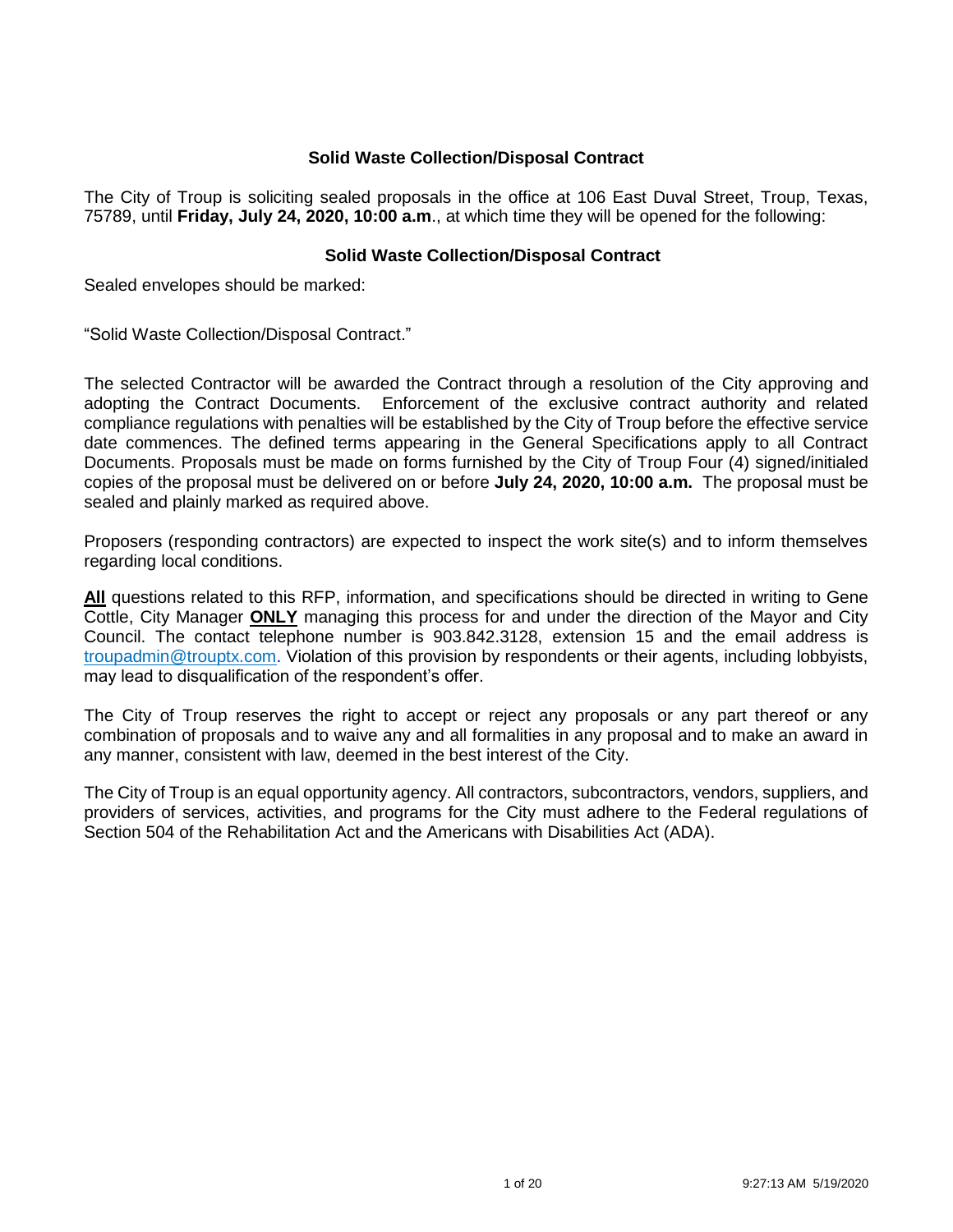# **SECTION l INSTRUCTIONS TO PROPOSED CONTRACT PROVIDERS**

# **1. BACKGROUND**

The City of Troup seeks proposals from qualified firms interested in providing solid waste collection and disposal services within the City by an exclusive service contract. Services shall be provided at various City locations and business/commercial operation/construction sites according to City regulations and performance standards, local laws, deed restrictions, and the Contract Documents.

Selection shall be made on the basis of the proposal(s) deemed as most advantageous to the City, as determined by the City based on evaluation of proposal requirements. This solicitation process is not a statutory competitive bid solicitation process. The City reserves the right not to award the contract, or to amend, or negotiate terms of the contract after reviewing proposals that have been submitted at any time while proposals are pending. Contractors interested in performing and providing these services must submit a proposal in accordance with the following minimum requirements contained in this document.

# **2. SCOPE OF WORK**

# **A. Solid Waste Disposal Services**

The contractor shall provide, in a good workmanlike manner, the services called for and described herein which shall consist of all supervision, equipment, labor, and all other items necessary to provide the City with recycling and/or solid waste refuse collection, removal and disposal and to complete said work in accordance with all applicable Federal, State and County laws; rules or regulations as well as any Ordinances of the city of Troup now in effect or subsequently adopted during the term of this contract. The Contractor's attention is directed to the fact that all applicable State laws, municipal ordinances, and the rules and regulations of all authorities having jurisdiction over the work to be performed shall apply to the Contract throughout, and they will be deemed to be included in the Contract as though written out in full in the Contract.

#### **B. Compliance**

The Contractor shall follow all applicable Local, State, and Federal laws and regulations pertaining to the provision of the services detailed herein including, but not limited to, those related to safety. The Contractor shall follow and comply with all environmental regulations and laws pertaining to the provision of the services detailed herein

# **3. PREPARATION OF THE PROPOSAL**

Only the services listed in this Request for Proposal and included in addenda will be considered.

All Proposals must be prepared and signed by the Contractor in the form attached hereto. **THE PROPOSAL MUST BE RETURNED IN ITS ENTIRETY WITH EACH PAGE INITIALED BY THE CONTRACTOR.** All blank spaces in each Proposal Form together with appropriate schedules must be completed in full in ink or typewritten.

If a unit price or a lump sum already entered by the Contractor on the Proposal Form is to be altered, it shall be crossed out with ink and the new unit price or lump sum bid entered above or below it, and initialed by the Contractor in ink.

The proposal amount is for a Base Bid only. The franchise fee will be deducted by the Contractor from the invoice provided by Contractor.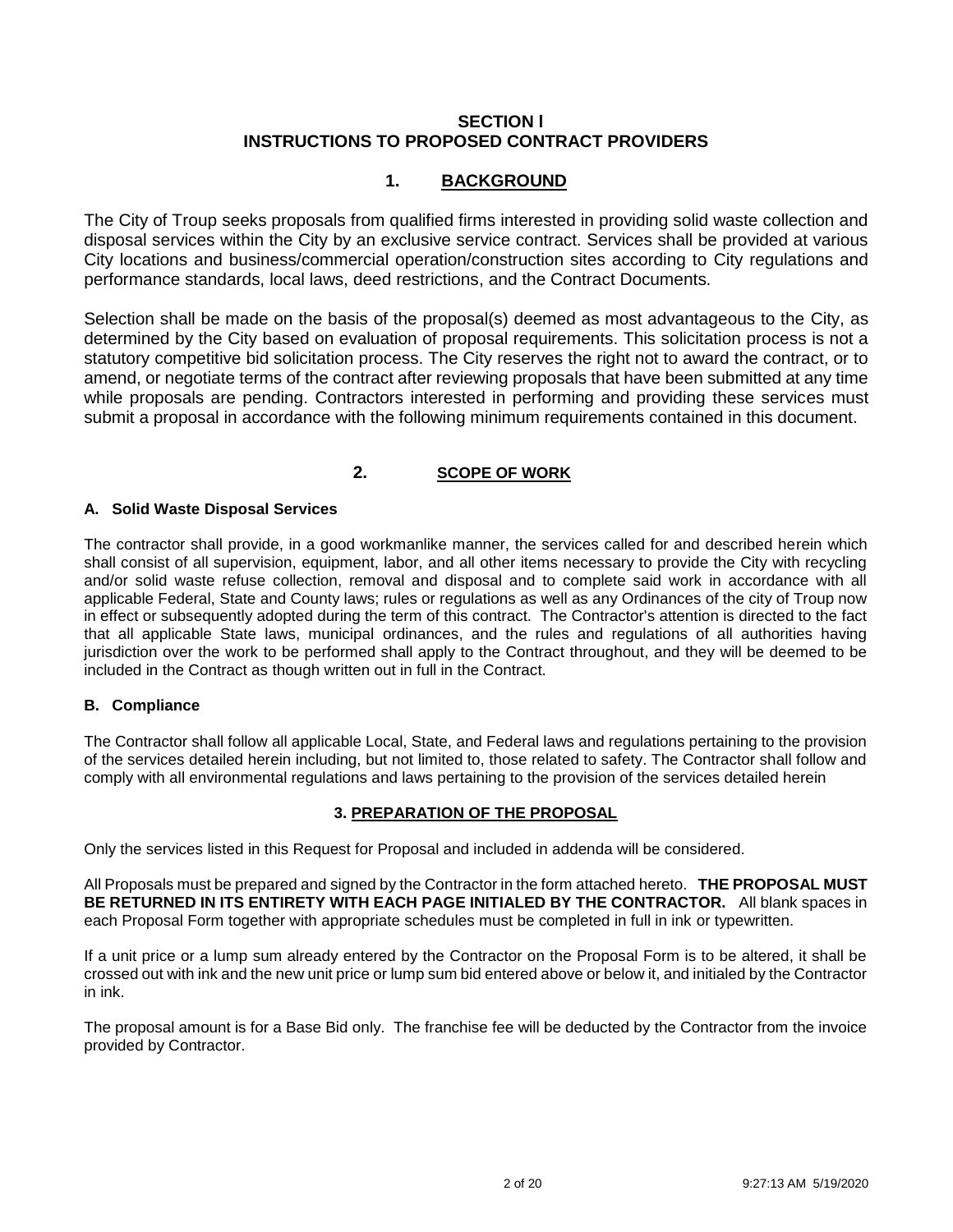Four (4) copies of the Proposal, together with appropriate schedules, must be submitted in a sealed envelope bearing on the outside the name of the Contractor and his address. If forwarding by mail, the sealed envelope containing the Proposal must be enclosed in another envelope addressed as specified in the Proposal. The City may consider informal any proposal not prepared and submitted in accordance with the provisions hereof and may waive any informalities or reject any and all Proposals.

Any Proposal may be withdrawn prior to the above-scheduled time for the opening of Proposals or authorized postponement thereof.

Any Proposal received after the time and date specified above shall not be considered.

# **4. PROPOSAL SECURITY**

A letter shall accompany the Proposal from a corporate surety satisfactory to the City stating that the Performance Bond will be furnished by it to the person submitting the Proposal in the event he is the successful Contractor. Such letter is to be signed by an authorized representative of the surety together with a certified and effectively dated copy of his power of attorney attached thereto.

The successful Contractor will be required to furnish a Performance Bond as security for the faithful performance of this Contract. Said Performance Bond must be in an amount equal to the full contract price, but said bond may provide for a pro rata reduction therein annually, over the term of the Contract.

The Contractor shall pay premium for the bonds described above. A certificate from the surety showing that the bond premiums are paid in full shall accompany the bond. Such certificate shall be submitted to the City with the bond on an annual basis.

The surety on the bond shall be a duly authorized corporate surety authorized to do business in the State of Texas.

# **5. COMMUNICATIONS WITH CITY OFFICERS AND STAFF**

Prohibited Contacts During Contract Evaluation – A vendor/contractor or a vendors'/Contractor's agent is prohibited from lobbying activities with city officials, including elected officials, and employees regarding a proposed contract from the time a Request for Proposal has been released until the contract is posted as a City Commission agenda item. If contact is required, such contact will be done in accordance with procedures incorporated into the solicitation document. Violation of this provision by respondents or their agents, including lobbyists, may lead to disqualification of the respondent's offer.

Representations - No representations, statements, promises or agreements, orally or otherwise, made by any party or anyone acting on behalf of any party, that is not contained in this request or responding written proposal shall be of any force or effect. It is stipulated and understood that any advice, approvals, or instructions given by City staff, technical personnel or other representatives to any Contractor are expressions of personal opinion and do not alter or amend the proposal documents.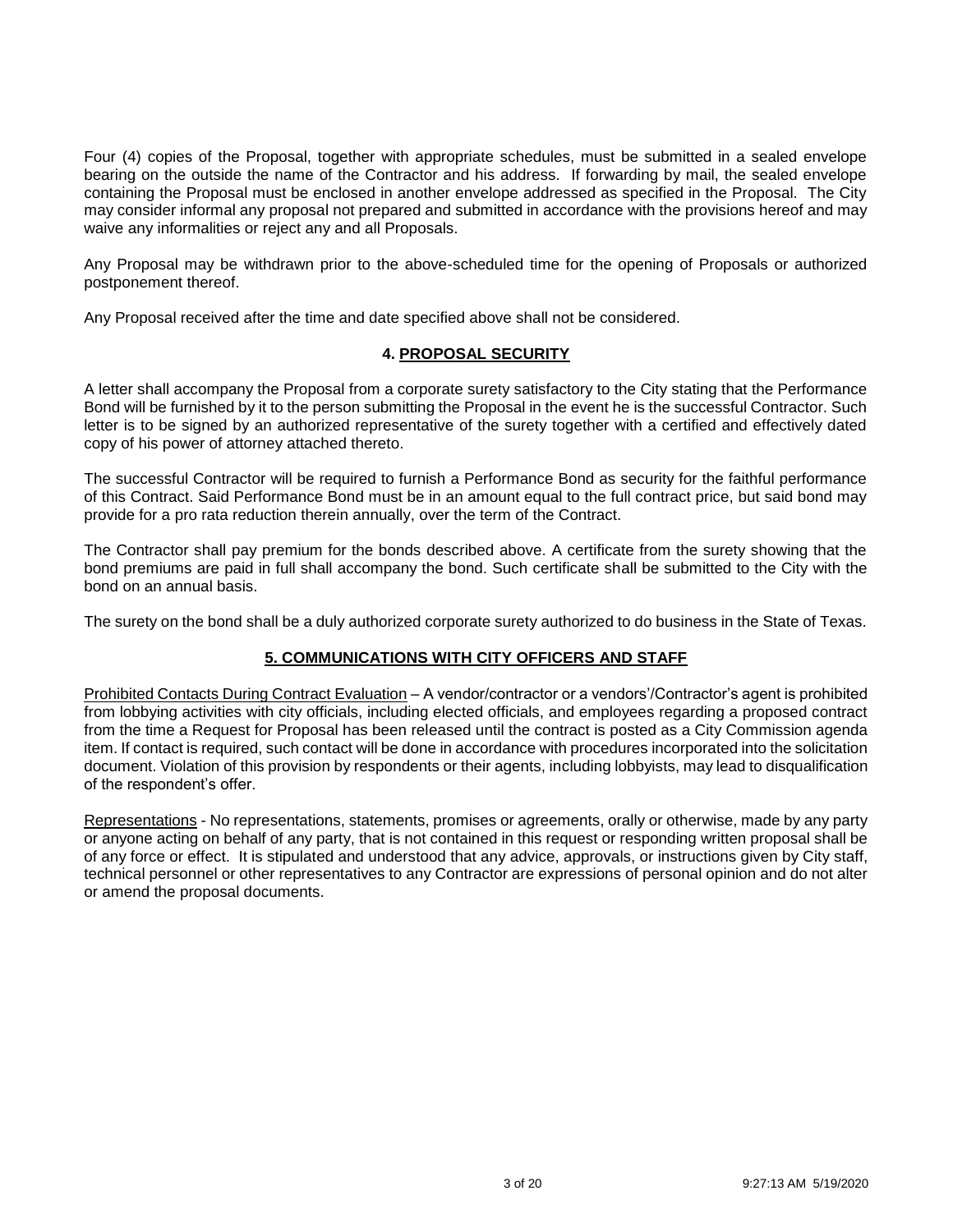# **6. EVIDENCE OF INSURANCE**

The Contractor will indemnify and save harmless the City, its officers, and employees from and against any and all suits, actions, legal proceedings, claims, demands, damages, costs, expenses, and attorneys' fees arising out of a willful or negligent act or omission of the Contractor in the performance of this contract. City will not be responsible for negligence of Contractor, or any of its agents, employees, or customers.

Contractor shall procure and maintain for the duration of the contract insurance against claims for injuries to persons or damages to property, which may arise from or in conjunction with the performance of the work hereunder by the Contractor, his agents, representatives, employees, or subcontractors. The cost of such insurance shall be borne by the Contractor and a Certificate of Insurance evidencing that such insurance has been procured and is in force will be forwarded to the City before commencement of work hereunder.

The City reserves the right to review the insurance requirements of this Section during the effective period of the Contract and any extension or renewal period.

| <b>Type Coverage</b>                                        | <b>Per Occurrence Minimum</b>                                          | Aggregate<br><b>Minimum</b> |
|-------------------------------------------------------------|------------------------------------------------------------------------|-----------------------------|
| <b>Workers Compensation</b>                                 | As required by law and shall cover<br>all employees including drivers. | As required by law.         |
| Comprehensive & General Public<br>Liability minimum         | \$5,000,000                                                            | \$5,000,000                 |
| <b>Property Damage</b>                                      | \$5,000,000                                                            | \$5,000,000                 |
| <b>Comprehensive Auto Liability</b><br><b>Bodily Injury</b> | \$5,000,000                                                            | \$5,000,000                 |
| Comprehensive Auto Liability-<br><b>Property Damage</b>     | \$5,000,000                                                            | \$5,000,000                 |

### **Minimum Limits of Insurance:**

Each insurance policy to be furnished by the Contractor shall include the following conditions by endorsement to the policy:

- 1. The liability insurance shall name the City as an additional insured.
- 2. The policy phrase "other insurance" shall not apply to the City where the City is an additional insured; the policy shall specify that it is primary and non-contributory with any of the City's policies and will state that each insured is provided coverage as though a separate policy had been issued to each, except that the insurer's liability will not be increased beyond the amount for which the insurer would have been liable had only one insured been covered.
- 3. Each policy shall require that thirty (30) days prior to cancellation, non-renewal, or any material change in coverage, a notice thereof shall be given to the City by certified mail. If the policy is cancelled for nonpayment of premium, only fifteen (15) days written notice to the City is required.
- 4. The term "City" shall include all authorities, boards, bureaus, commissions, divisions, departments, and offices of the City and individual members, employees, and agents thereof in their official capacities while acting on behalf of the City.
- 5. All policies are to be written through companies duly licensed to transact that class of insurance in the State of Texas.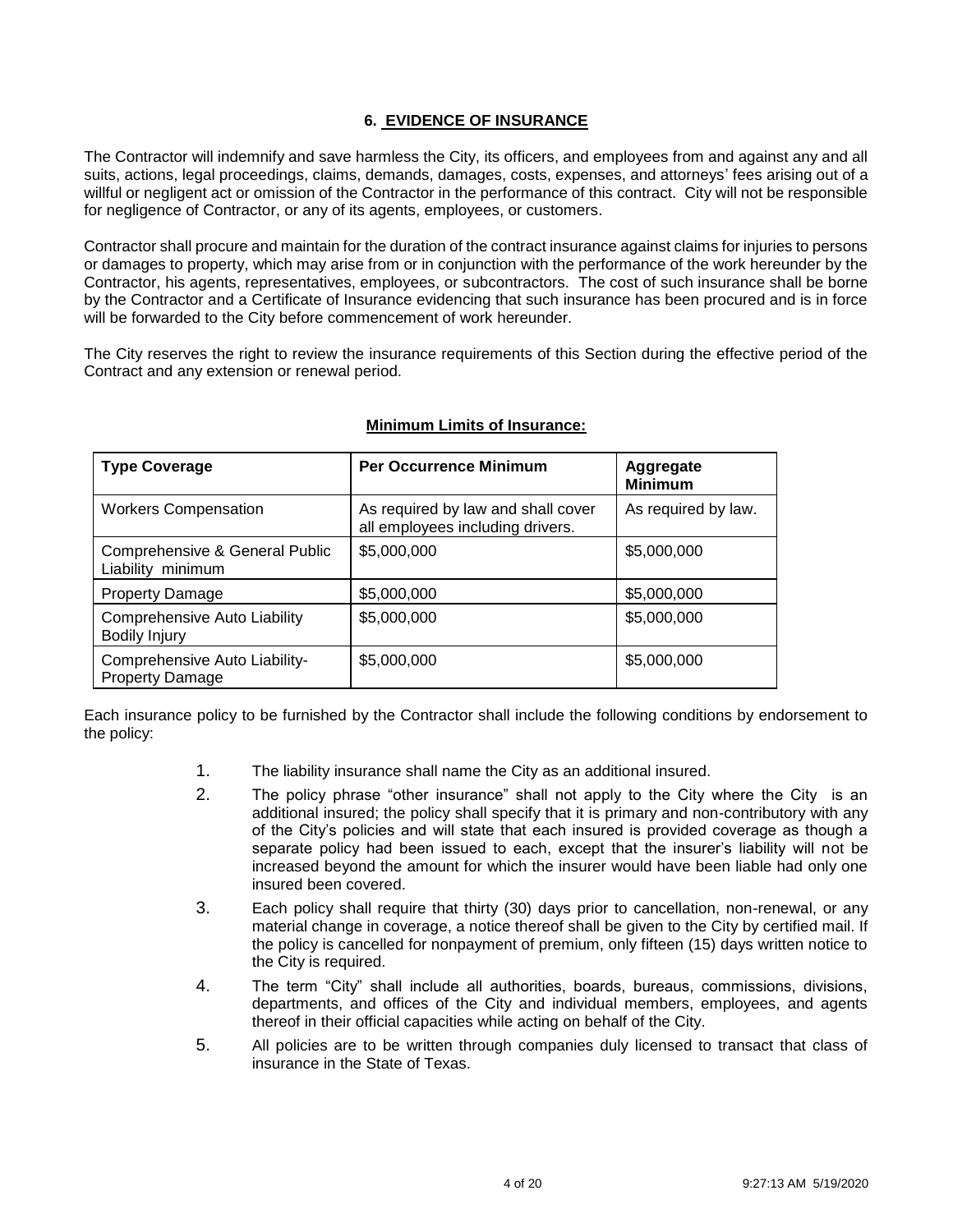- 6. All liability policies required herein shall be written with an "occurrence" basis coverage trigger.
- 7. Prior to the effective date of cancellation of any policy, Contractor shall deliver to the City a replacement certificate of insurance evidencing coverage or other proof of reinstatement.

# **7. LIQUIDATED DAMAGES FOR FAILURE TO ENTER INTO THE CONTRACT**

The Contract shall be deemed as having been awarded when formal notice of award shall have been mailed by the City to the Contractor by certified mail, return receipt requested.

The Contractor to whom the Contract shall have been awarded will be required to execute two (2) copies of the Contract as may mutually be agreed upon by the City and the selected Contractor and to furnish insurance certificates, all as required. In case of his refusal or failure to do so within ten (10) days after his receipt of formal notice of award, Contractor will be considered to have abandoned all his rights and interests in the award, the Contractor's proposal security may be declared forfeited to the City as liquidated damages and the award may then be made to the next best qualified Contractor or the work re-advertised for Proposals as the City may elect. Such forfeited security shall be the remedy of the City.

### **8. SECURITY FOR FAITHFUL PERFORMANCE**

A letter shall accompany the Proposal from a corporate surety satisfactory to the City stating that the Performance Bond will be furnished by it to the person submitting the Proposal in the event he is the successful Contractor. Such letter is to be signed by an authorized representative of the surety together with a certified and effectively dated copy of his power of attorney attached thereto.

The successful Contractor will be required to furnish a performance bond as security for the faithful performance of this Contract. Said performance bond must be in an amount equal to \$250,000 for a term of five (5) years.

The Contractor shall pay premium for the bonds described above. A certificate from the surety showing that the bond premiums are paid in full shall accompany the bond. Such certificate shall be submitted to the City with the bond on an annual basis. The surety on the bond shall be a duly authorized corporate surety authorized to do business in the State of Texas.

# **9. POWER OF ATTORNEY**

Attorneys-in-fact who sign bonds must file with each bond a certified and effectively dated copy of their power of attorney.

#### **10. SCOPE OF WORK**

The work under this Contract shall consist of the items contained in the Proposal, including all incidentals necessary to fully complete said work in accordance with the Contract Documents.

#### **11. CONDITIONS**

Each Contractor shall fully acquaint himself with conditions relating to the scope and restrictions attending the execution of the work under the Contract. Contractors shall thoroughly examine and be familiar with the General Specifications.

It is also expected that the Contractor will obtain information concerning the conditions at locations that may affect its work.

The failure or omission of any Contractor to receive or examine any form, instrument, addendum or other document, or to acquaint himself with conditions existing, shall in no way relieve him of any obligations with respect to his Proposal or to the Contract. The City shall make all such documents available to the Contractors.

Except with respect to events or conditions, which are not discoverable, the Contractor shall make his own determination as to conditions and shall assume all risk and responsibility and shall complete the work in and under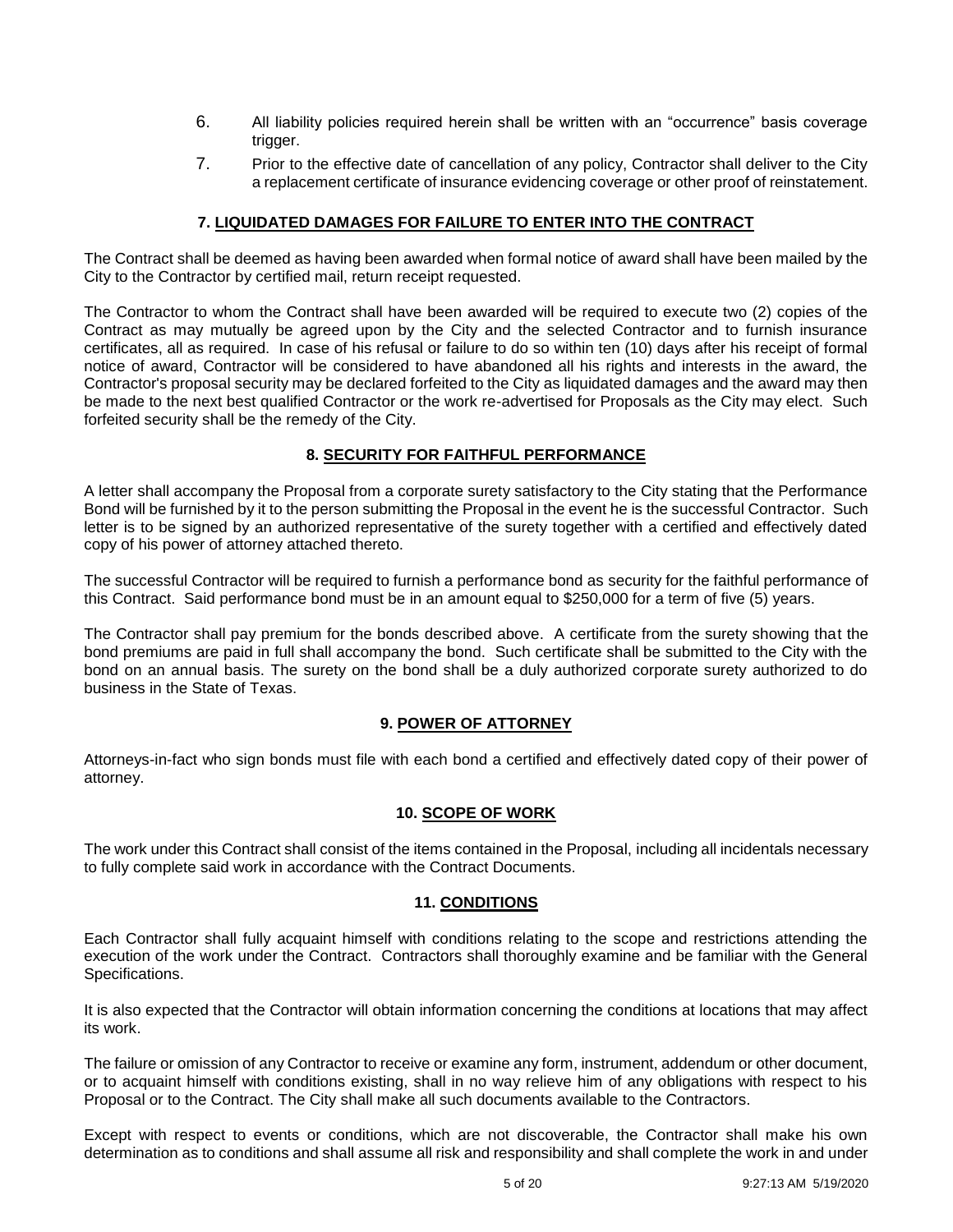conditions he may encounter or create, without extra cost to the City.

The Contractor's attention is directed to the fact that all applicable State laws, municipal ordinances, and the rules and regulations of all authorities having jurisdiction over the work to be performed shall apply to the Contract throughout, and they will be deemed to be included in the Contract as though written out in full in the Contract.

# **12. ADDENDA AND EXPLANATIONS**

Explanations desired by a prospective Contractor shall be requested of the City in writing, via certified mail, and if explanations are necessary, a reply shall be made in the form of an Addendum, via certified mail. A copy of this Addendum will be forwarded to each Contractor. Every request for such explanation shall be in writing addressed to the Mayor of Troup. Any verbal statements regarding same by any person, previous to the award, shall be nonauthoritative and not binding.

Addenda issued to prospective Contractors prior to date of receipt of Proposals shall become a part of the Contract Documents, and all Proposals shall include the work described in the Addenda.

Any and all such interpretations and any supplemental instructions will be in the form of written Addenda, which, if issued, shall be mailed by certified mail, return receipt requested, to all prospective Contractors (at the respective addresses furnished for such purposes), not later than five (5) days prior to the date fixed for the opening of Proposals.

### **13. NAMES, ADDRESS, AND LEGAL STATUS OF THE CONTRACTOR**

The Proposal must be properly signed in ink and the address of the Contractor given. The legal status of the Contractor, whether corporation, partnership, or individual, shall also be stated in the Proposal. A corporation shall execute the Proposal by its duly authorized officers in accordance with its corporate by-laws and shall also list the State in which it is incorporated. A partnership Contractor shall give full names and addresses of all partners. Partnership and individual Contractors will be required to state in the proposal the names of all persons interested therein. The place of residence of each Contractor, or the office address in the case of a firm or company, with county and state and telephone number, must be given after his signature.

If the Contractor is a joint venture consisting of a combination of any or all of the above entities, each joint venture shall execute the Proposal.

#### **14. COMPETENCY OF CONTRACTOR**

The opening and reading of the Proposal shall not be construed as an acceptance of the Contractor as a qualified, responsible Contractor. The City reserves the right to determine the competence and responsibility of a Contractor from its knowledge of the Contractor's qualifications and from other sources.

The City will require submission **with the Proposal** of certified supporting data regarding the qualifications of the Contractor in order to determine whether he is a qualified, responsible Contractor. The Contractor will be required to furnish the following information sworn to under oath by him:

- (a) An itemized list of the Contractor's equipment available for use on the Contract.
- (b) A copy of the latest available financial statements of the Contractor (or its parent corporation if individual subsidiary or division financial statements are not prepared and generally available) certified by a recognized firm of certified public accountants.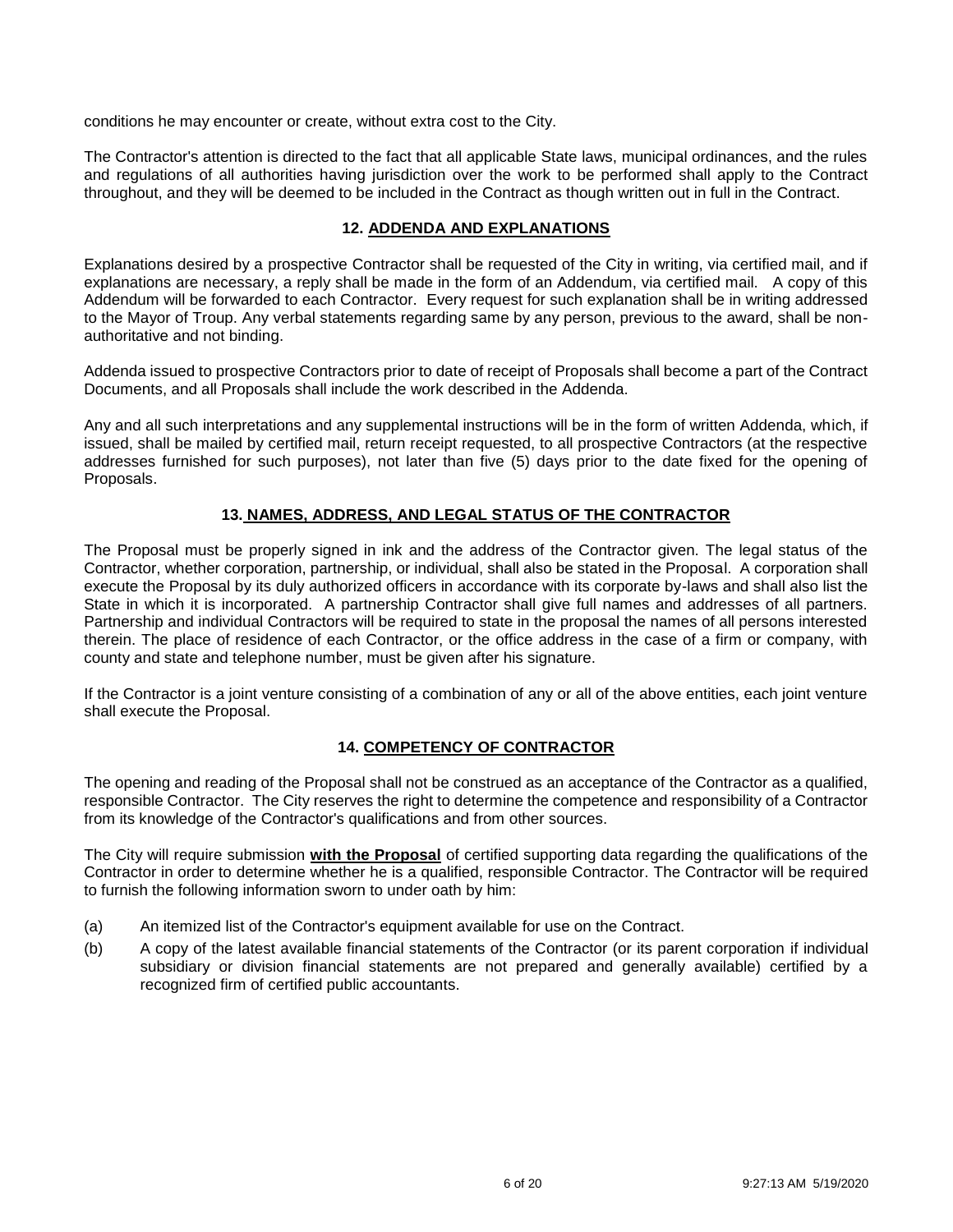- (c) Evidence that the Contractor is in good standing under the laws of the State of Texas, and, in the case of corporations organized under the laws of any other State, evidence that the Contractor is licensed to do business and in good standing under the laws of the State of Texas or a sworn statement that it will take all necessary action to become so licensed if its Proposal is accepted.
- (d) Evidence, in form and substance satisfactory to the City, that Contractor has been in existence as a going concern for in excess of five (5) years and possesses not less than five (5) years actual operating experience as a going concern in refuse collection and disposal, and recyclables collection and processing.

### **15. QUALIFICATIONS OF CONTRACTOR**

In the event that the City shall require additional certified supporting data regarding the qualifications of the Contractor in order to determine whether he is a qualified, responsible Contractor, the Contractor may be required to furnish any or all of the following information sworn to under oath by him:

- (a) Evidence that the Contractor is capable of commencing performance as required in the Contract Documents.
- (b) Evidence, in form and substance satisfactory to the City, that Contractor possesses as a going concern the managerial and financial capacities to perform all phases of the work called for in the Contract Documents.
- (c) Evidence, in form and substance satisfactory to the City, that Contractor's experience as a going concern in recycling collection and processing derives from operations of comparable size to that contemplated by the Contract Documents.
- (d) Copies of the following documentation must be provided with each proposal.
	- i) The three most recently approved Texas service contracts with a municipality
	- ii) The most current landfill agreement(s) and letter from landfill(s) regarding current payment for the past 12 months.
- (e) Such additional information as will satisfy the City that the Contractor is adequately prepared to fulfill the Contract.

The Contractor may satisfy any or all of the experience and qualifications requirements of this Paragraph by submitting the experience and qualifications of its Parent Corporation and subsidiaries of the parent.

# **16. DISQUALIFICATION OF CONTRACTORS**

Although not intended to be an exhaustive list of causes for disqualification, any one or more of the following causes, among others, may be considered sufficient for the disqualification of a Contractor and the rejection of his Proposal:

- (a) Evidence of collusion among Contractors.
- (b) Lack of competency as availed by financial statements, experience or equipment statements as submitted, or other factors.
- (c) Lack of responsibility as shown by past work, judged from the standpoint of workmanship as submitted.
- (d) Default on a previous City contract for failure to perform.
- (e) Current litigation with any governmental entity
- (f) Evidence of documented unresolved consumer complaints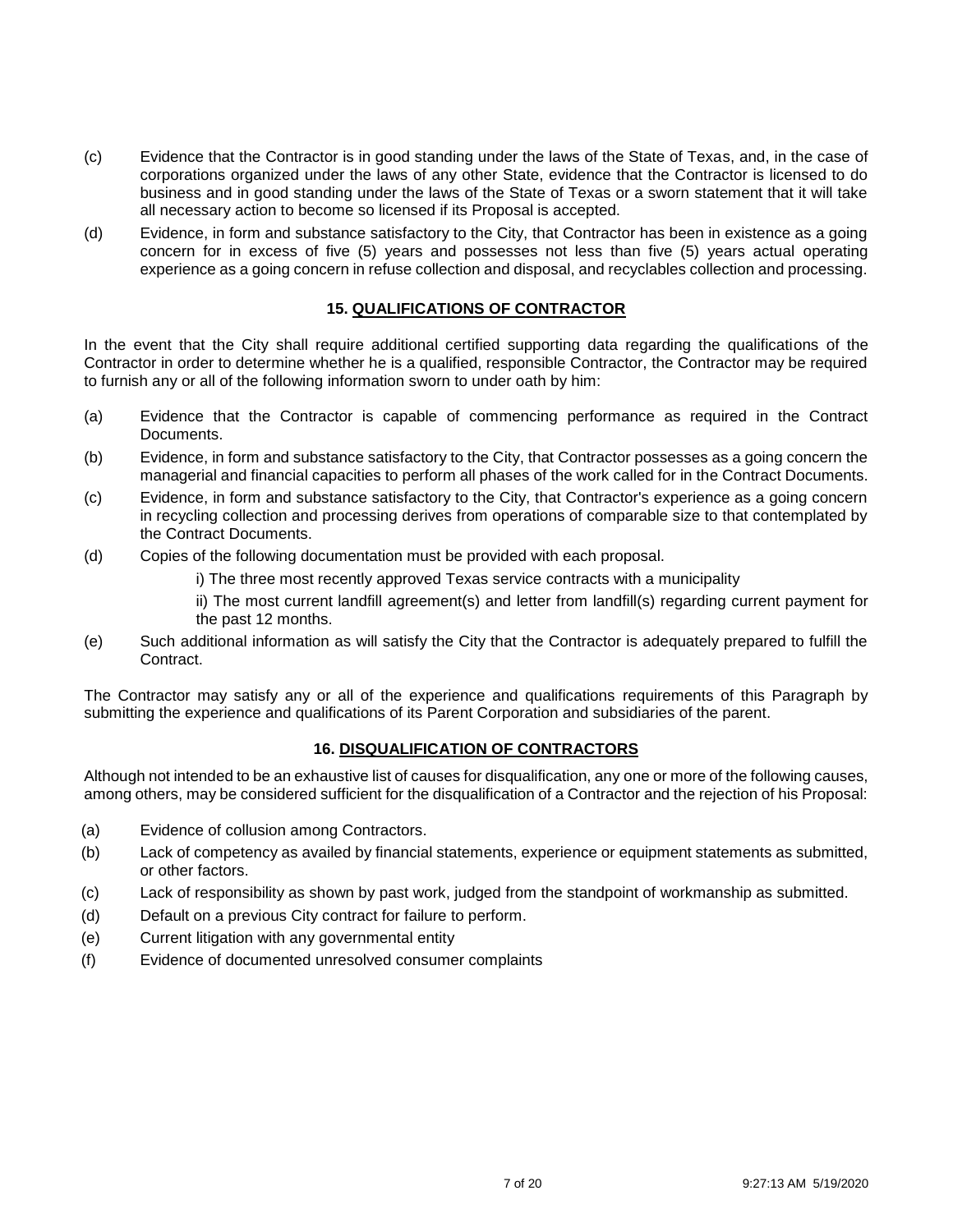#### **17. QUANTITIES**

The current quantities for the number of residential, commercial, and industrial units are strictly estimates. It is the responsibility of the Contractor to survey the City for use in preparing the proposal. The Contractor may wish to utilize his own or other estimates and to provide for growth or shrinkage factors.

# **18. METHOD OF AWARD**

A. The City reserves the right to accept any Proposal or to reject any or all Proposals, and to waive defects or irregularities in any Proposal. In particular, any alteration, erasure or interlineations of the Contract Documents and of the Proposal shall render the accompanying proposal irregular and subject to (but not requiring) rejection by the City. The City intends the Contract be awarded within ten (10) days following the date Proposals are publicly opened and read.

The following costs shall be considered in awarding the contract:

| RESIDENTIAL CART COLLECTION:           | The number of users times the rate per user  |
|----------------------------------------|----------------------------------------------|
| COMMERCIAL/INDUSTRIAL CART COLLECTION: | The number of users times the rate per user  |
| COMMERCIAL/INDUSTRIAL COLLECTION:      | Users times Rate based on size and frequency |
| BRUSH/BULK WASTE COLLECTION:           | Included in Residential Cart Collection Rate |
| ALTERNATE BID RATES:                   | As affected by twice per month Recyclable    |
|                                        | Collection                                   |

- B. An Evaluation Committee, chaired by the Mayor, or his appointee and consisting of two other members appointed by the Mayor, shall evaluate each proposal in accordance with the requirements of this RFP. If further information is desired, proposers may be requested to make additional written submissions or oral presentations before the Evaluation Committee makes its recommendation
- C. The proposal will be evaluated as follows:
	- a. Cost 40%
	- b. Ability to provide high-quality service to the City's residents, as evidenced by type and amount of equipment, reputation, personnel, and procedures. - 30%
	- c. Prior experience in the industry, and prior service to City or to other groups of residents in a highquality manner. - 15%
	- d. Financial condition and stability of the proposer, and financial outlook for the proposer for the term of the contract. - 15%

# **19. DISPOSAL SITE**

Once selected, the Contractor is responsible for the legal disposal of waste at a State approved facility. The Contractor shall pay all State fees imposed by the Texas Health and Safety Code related to disposals. Contractor shall provide evidence indicating that it has the right to use a landfill site for the purpose of the Contract for the entire term of the Contract and any agreed extensions thereto. Once waste is picked up by the Contractor, transportation and disposal of the waste is the sole responsibility of the Contractor. Contractor agrees to indemnify the City from any liability, fines or penalties, or costs associated with the transportation and deposit of refuse and hazardous waste in the landfill

# **20. COMPLIANCE WITH LAWS**

Contractor, its officers, agents, employees, contractors, and subcontractors, shall abide by and comply with all laws, federal, state, and local. It is agreed and understood that, if the City calls the attention of Contractor to any such violations on the part of the Contractor, its officers, agents, employees, contractors, or subcontractors, then Contractor shall immediately desist from and correct such violation.

# **21. DISCRIMINATION PROHIBITED**

8 of 20 9:27:13 AM 5/19/2020 Contractor, in the execution, performance, or attempted performance of this service, shall not discriminate against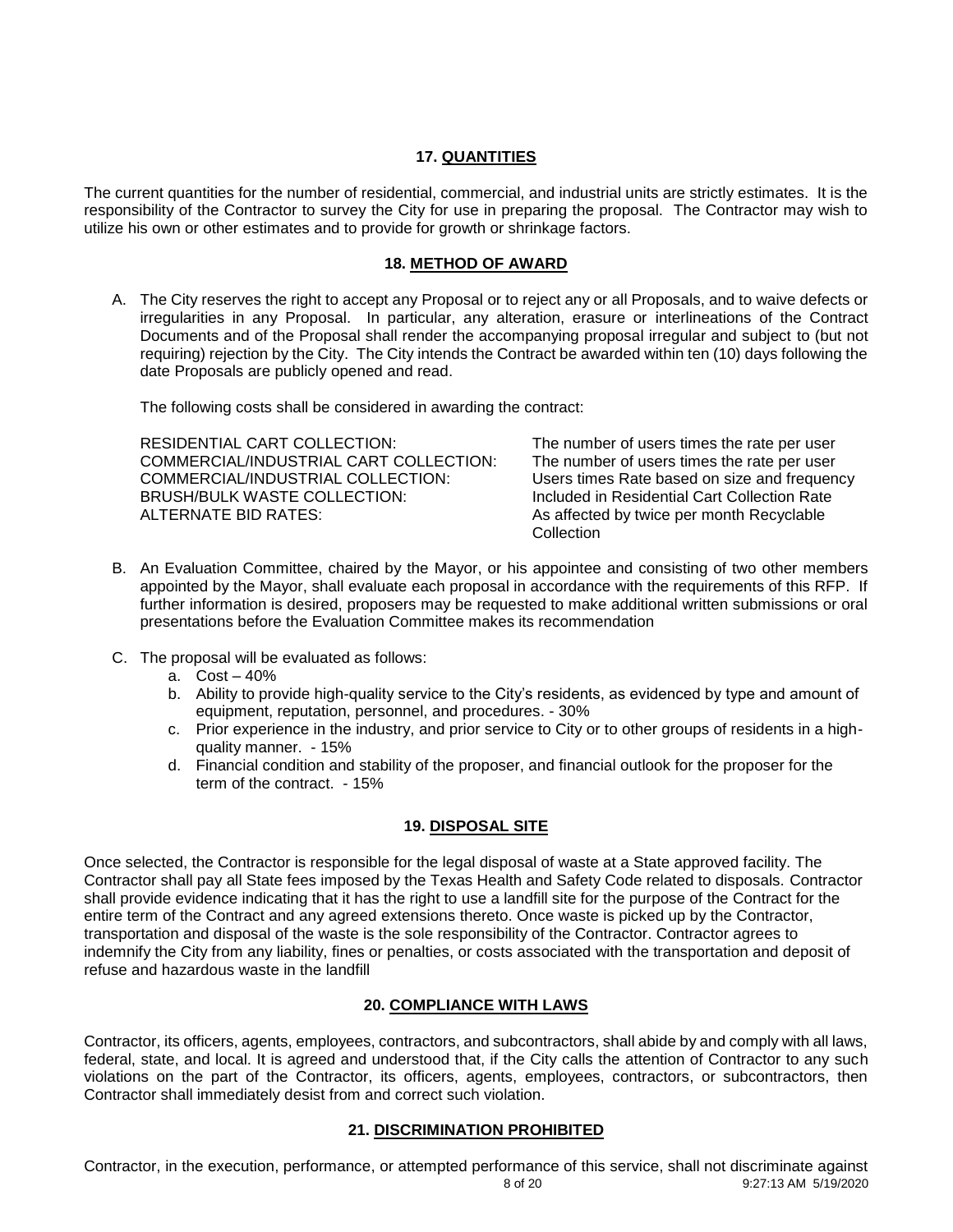any person or persons because of sex, race, religion, color, or national origin. The Contractor must be an equal opportunity employer.

#### **22. TERM**

The term of service shall be three (3) years, with subsequent three-year renewal options pending agreement of both parties. Should either the City or Contractor elect not to renew and extend the contract for an additional three year period, notice must be given, by certified mail (return receipt requested) to the other party in writing not less than 120 days prior to the expiration of the Contract.

# **23. REMUNERATION**

# **23.1 COLLECTION AND DISPOSAL RATES**

The collection and disposal rates shall be as follows:

- A.) For special collections provided by the Contractor, the charges are to be negotiated between the Contractor and the City prior to collection.
- B.) For other collections specified by the Contractor in the Proposal, the rates set forth in the Proposal.
- C.) If recycling services are awarded as part of the contract, the rates set forth in the proposal for recycling.

#### **23.2 MODIFICATION TO RATES**

The fees which may be charged by the Contractor for the second and subsequent years of the term hereof shall be adjusted to reflect changes in the cost of operations and shall be as follows:

- A) Any other provision of this Contract not withstanding, beginning on the first anniversary after the extension of this Contract and each succeeding anniversary of this date during the term of this extension, the rate schedule and fees charged by Contractor for residential and commercial hand collect service in the City shall be raised as follows: An amount equal to the percentage increases in the Consumer Price Index for All Urban Consumers (Water, Sewer and Trash Collection Services) U.S. City Average, as published by United States Department of Labor, Bureau of Statistics (the "CPI"). Rates and prices will be increased using the most recently available trailing 12 months average CPI compared to the 12 months preceding. Contractor shall provide the City with 60 days notice of changes prior to the effective date of the change.
- B) In the event Contractor experiences unusual changes in the Contractor's cost of operations such as revised laws, ordinances, or regulations that are not imposed because of the action or inaction of the Contractor (changes in location of disposal sites, changes in disposal rates from disposal site, growth from redevelopment, etc.), the City will entertain an adjustment to the fees agreed, based on a review of the facts submitted to the City. The Contractor shall submit at least thirty (30) days notice to City of any requested rate changes for one or more of the foregoing reasons.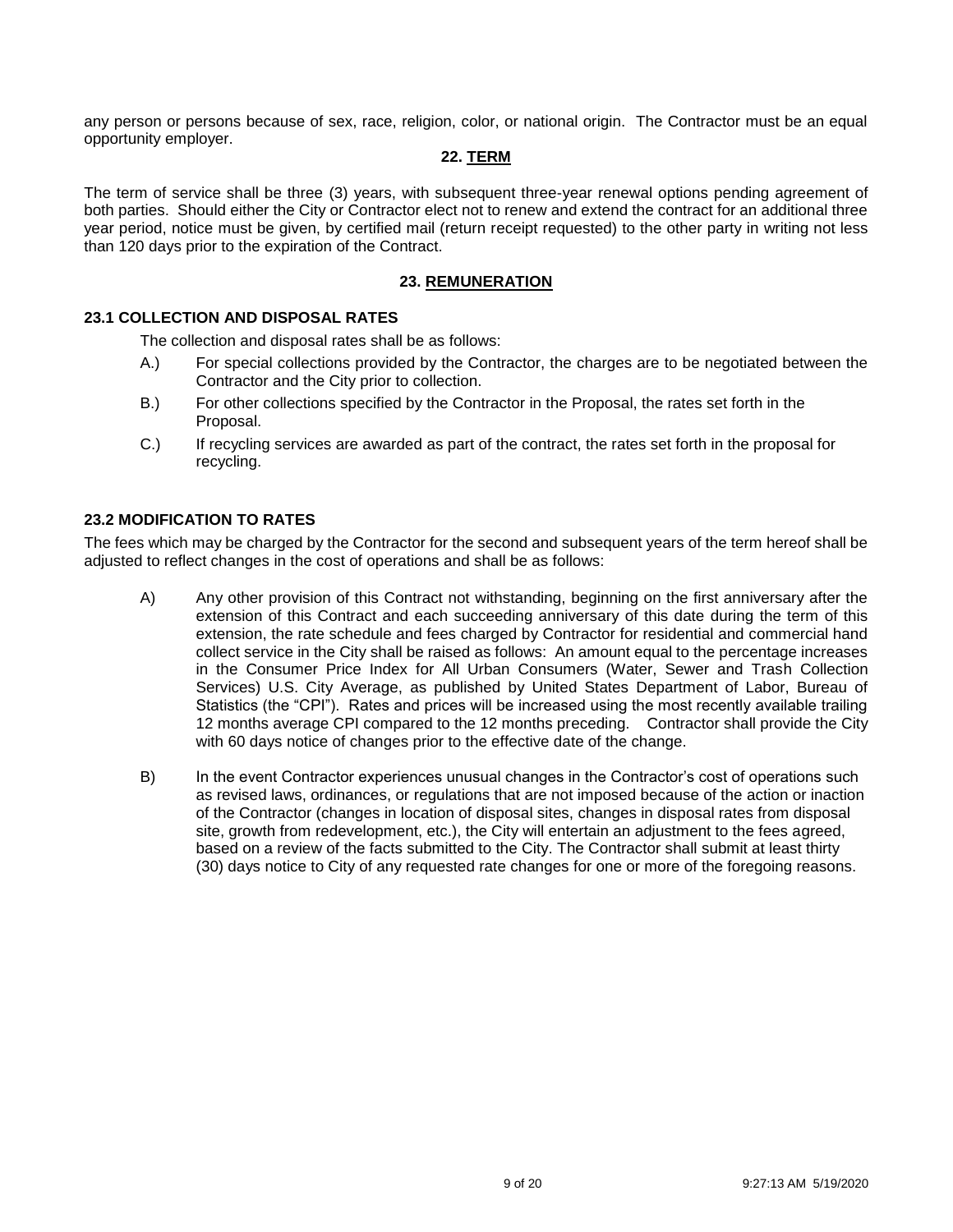#### **23.3 BILLING RESPONSIBILITY, PAYMENTS**

The City shall be responsible for billing accounts and collecting payment from customers. The City agrees to remit to the Contractor the contracted amount for each applicable account in an amount based on the attached rate schedule.

#### **23.4 DELINQUENT AND CLOSED ACCOUNTS**

The Contractor shall discontinue refuse collections service at any authorized account as set forth in a written notice sent by the City. Upon further notification by the City, the Contractor shall resume refuse collection on the next regular scheduled collection day.

#### **23.5. CONTRACTOR'S BILLINGS TO CITY**

The Contractor shall bill the City for service rendered within ten (10) days following the end of the month, and the City shall pay the Contractor on or before the thirtieth (30) day following the end of the month for the preceding month's fees. Such billing and payment shall be based on the price rates and schedules set forth in the contract document. The Contractor shall be entitled to payment for services rendered irrespective of whether or not the City collects from its customers for such service.

#### **23.6 RATES**

Contractor shall quote rates for services in compliance with the rates set forth in the Contract. The City shall bill customers directly, collect, and remit net fees due the contractor.

## **24. BOOKS AND RECORDS**

The City and Contractor agree to maintain at their respective places of business adequate books and records relating to the performance of their respective duties under the provisions of the Contract, and such books and records shall be made available at any time during business hours for inspection by the other party, at the inspecting party's expense, upon reasonable advance notice.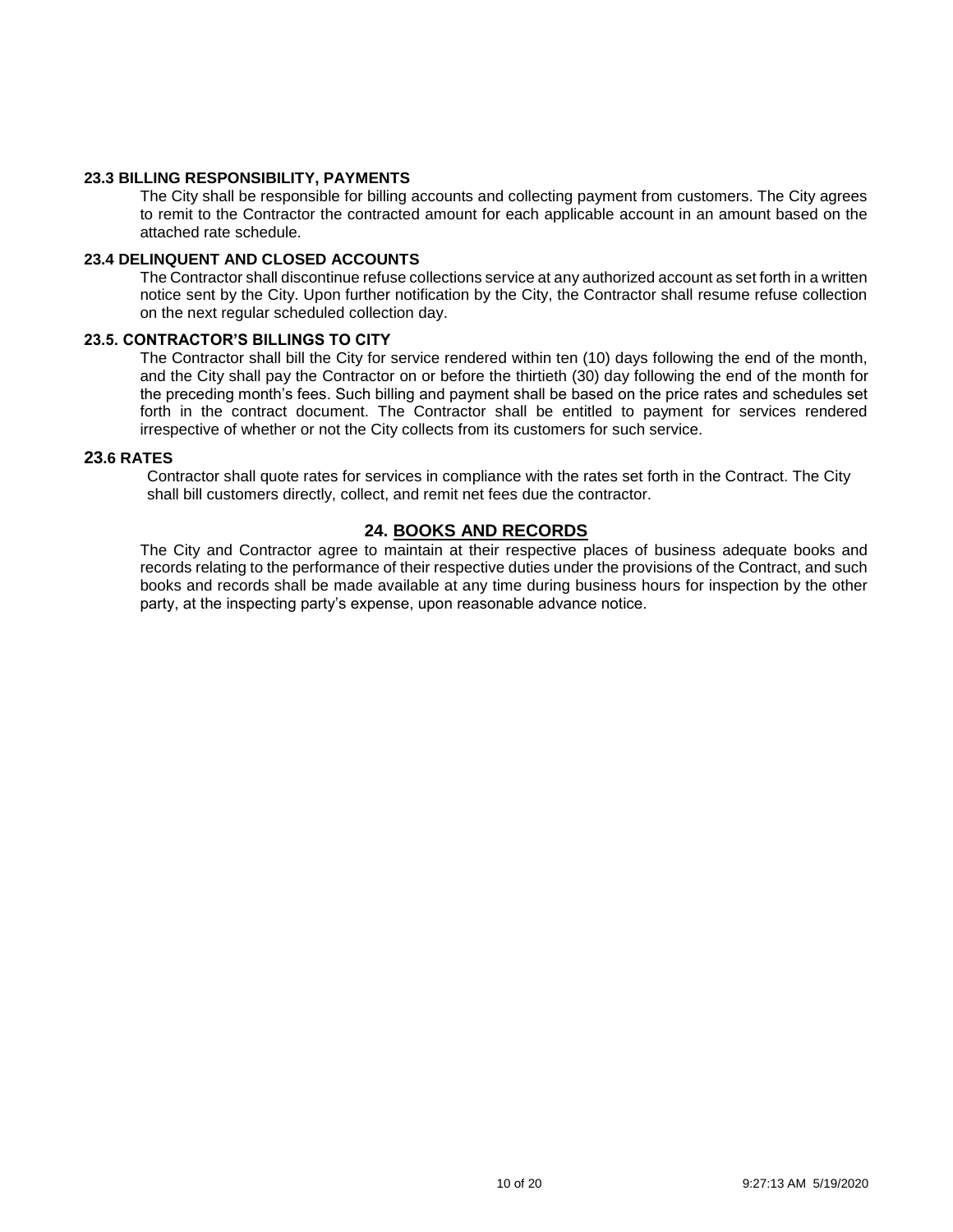# **SECTION II**

#### **1.00. DEFINITIONS**

- 1.01 Bags: Plastic sacks, designed to store refuse with sufficient wall strength to maintain physical integrity when lifted by the top. Total weight of a bag and its contents shall not exceed thirty-five (35) pounds.
- 1.02 Bin (Commercial/Industrial): Metal receptacle designed to be lifted and emptied mechanically for use at Commercial and Industrial Units.
- 1.03 Box: Corrugated/cardboard container not more than 1 cubic yard in exterior dimensions. Box may be either empty or containing refuse. Total weight of box and contents not to exceed 35 pounds.
- 1.04 Brush: Plants or grass clippings, leaves or tree trimmings.
- 1.05 Bulky Wastes: Stoves, refrigerators which have CFC's removed by a certified technician, water tanks, washing machines, furniture, loose brush greater than four (4) inches in diameter that cannot be bundled in four (4) foot lengths and weights more than 50 lbs., and other waste materials other than construction debris, dead animals, hazardous waste, or stable matter with weights or volumes greater than those allowed for containers.
- 1.06 Bundle: Tree, shrub and brush trimmings or newspapers and magazines securely tied together forming an easily handled package not exceeding four (4) feet in length, six (6) inches in diameter, or 35 lbs. in weight. Total amount of "bundled" material set out for collection each week (per home) shall not exceed two (2) cubic yards  $(6' \times 3' \times 3')$ .
- 1.07 City: The City of Troup.
- 1.08 Commercial and Industrial Refuse: All Bulky Waste, Construction Debris, Garbage, Rubbish and Stable Matter generated by a Customer at a Commercial/Industrial Unit.1.09 Commercial and Industrial Unit: All premises, locations or entities, public or private, requiring Refuse collection, not a Residential Unit.
- 1.10 Commercial/Industrial Cart Collection Unit: A retail or light commercial type of business whose refuse disposal needs do not require arranging Commercial/Industrial Collection.
- 1.11 Commodity: Material that can be sold in a spot or future market for processing and use or reuse.
- 1.12 Commodity Buyer: A buyer or processor selected by Contractor pursuant to the Contract Documents, of Recyclable Materials delivered by Contractor.
- 1.13 Construction Debris: Waste building materials resulting from construction, remodeling, repair, or demolition operations.
- 1.14 Container (Refuse): A receptacle with a capacity of at least 18 20 gallons but less than 35 gallons constructed of plastic, metal or fiberglass, having handles of adequate strength for lifting. The mouth of a container shall have a diameter greater than or equal to that of the base. Total weight of such container and its contents shall not exceed 35 pounds.
- 1.15 Contract Documents: The Request for Proposals, Instruction to Contractors, Contractor's Proposal, General Specifications, the Contract Performance Bond, and any addenda or changes to the foregoing document agreed to by the City and Contractor, and Contract signed by Contractor and City.
- 1.16 Contractor: Such firm designated by the City for the collection, transportation, and/or disposal of the solid waste and recyclable materials collection and processing.
- 1.17 Customer: An occupant of a Residential, Commercial/Industrial Cart Collect, Commercial or Industrial Unit who is a utility customer of the City of Troup and who generates refuse. This applies to customers both inside and outside the corporate limits of Troup.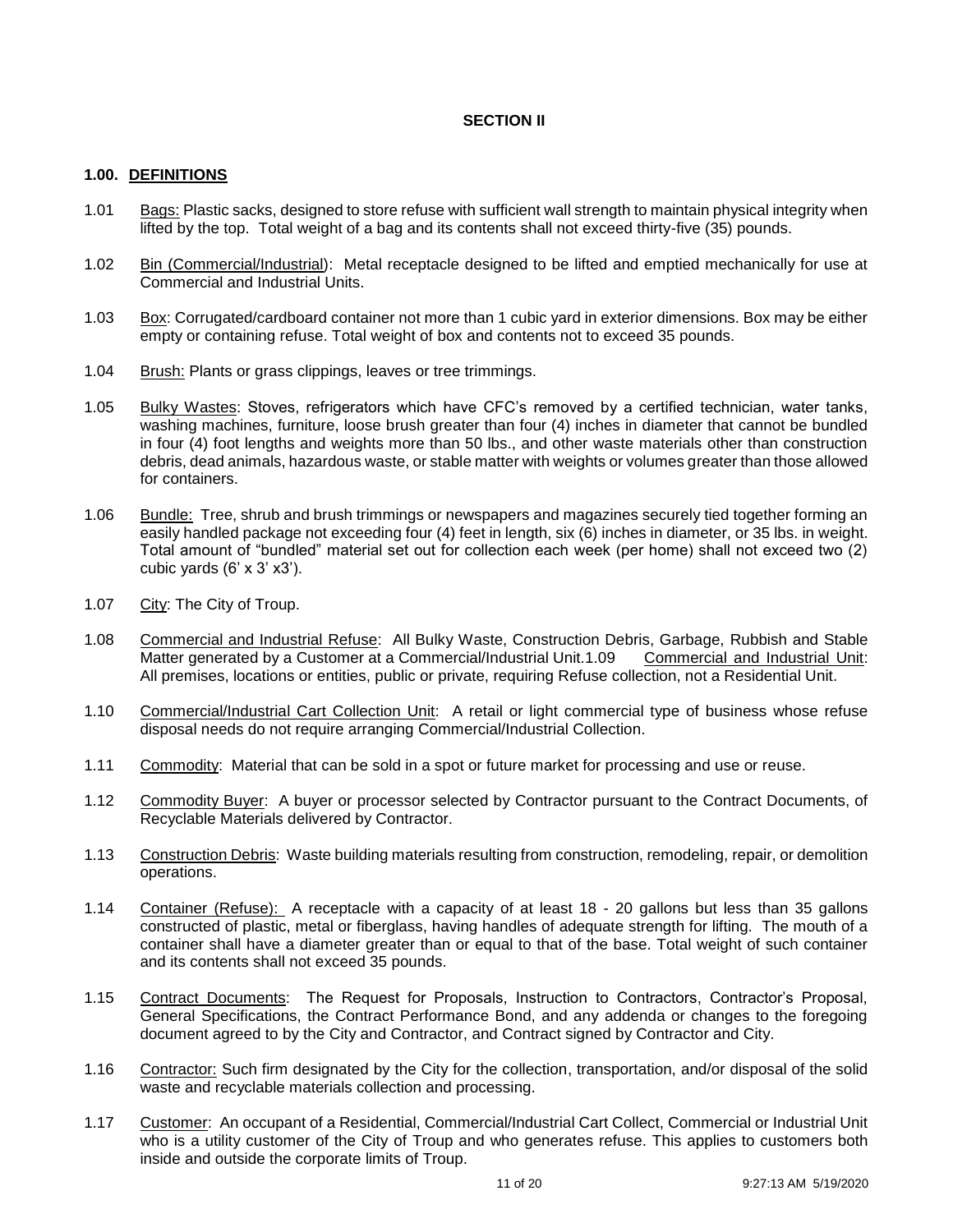- 1.18 Dead animals: Animals or portions thereof equal to or greater than ten (10) pounds in weight than have expired from any cause except those slaughtered or killed for human use.
- 1.19 Disposal site: See Landfill (Sanitary).
- 1.20 Garbage: Any and all dead animals of less than 10 lbs. In weight, except those slaughtered for human consumption; every accumulation of waste (animal, vegetable and/or other matter/ that results from the preparation, processing, consumption, dealing in, handling, packing, canning, storage, transportation, decay or decomposition of meats, fish, fowl, birds, fruits, grains or other animal or vegetable matter (including, but not by way of limitation, used tin cans and other food containers; and all putrescible or easily decomposable waste animal or vegetable matter which is likely to attract flies or rodents); except (in all cases) any matter included in the definition of Bulky Waste, Construction Debris, Dead Animals, Hazardous Waste, Rubbish or Stable Matter.
- 1.21 Hazardous Waste: Solid wastes regulated as hazardous under the Resource Conservation and Recovery Act, 42 U.S.C. Section 1002, et seq., or regulated as toxic under the Toxic Substances Control Act, 15 U.S.C.A. Section 2601 et seq., regulations promulgated hereunder or applicable state law concerning the regulation of hazardous or toxic wastes.
- 1.22 Landfill (Sanitary): A Texas Class I landfill or any other alternate duly permitted sanitary landfill and approved for use by City unless otherwise specified by the City of Troup.
- 1.23 Premises: All public and private establishments, including individual residences, all multi-family dwellings, residential care facilities, hospitals, schools, businesses, other buildings, and all vacant lots.
- 1.24 Polycart: A rubber-wheeled receptacle with a maximum capacity of 90 95 gallons constructed of plastic, metal and/or fiberglass, designed for automated or semi-automated solid waste collection systems, and having a tight fitting lid capable of preventing entrance into the container by small animals. The weight of a Polycart and its contents shall not exceed 175 lbs. Polycarts will be provided to each Residential Unit and Commercial/Industrial Cart Collect unit, with ownership retained by Contractor. The Contractor shall supply new, replacement or additional polycarts within seven days following a request for such from the City.
- 1.25 Recyclable Materials: Commodities collected by the Contractor pursuant to the Contract Documents, which can be sold in a spot or future market for processing and use or reuse including, but not limited to, newsprint, magazines, plastic (PET and HDPE) bottles, glass containers, aluminum cans and metal (tin) cans.
- 1.26 Recycling Container: A plastic receptacle, designed for the purpose of curbside collection of recycling commodities, with minimum capacity of 18 gallons. Recycling Containers will be provided to each Residential Unit, with ownership retained by the Contractor. The Contractor shall supply new, replacement or additional Recycling Containers within seven days following a request for such from the City.
- 1.27 Refuse: Residential Refuse and Bulky Waste, Construction Debris and Stable Matter generated at a Residential Unit, unless the context otherwise requires, and Commercial/Industrial Refuse.
- 1.28 Residential Garbage: All Garbage and Rubbish generated by a Customer at a Residential Unit.
- 1.29 Residential Unit: A dwelling occupied by a person or group of persons. A Residential Unit shall be deemed occupied when municipal water service is being supplied thereto.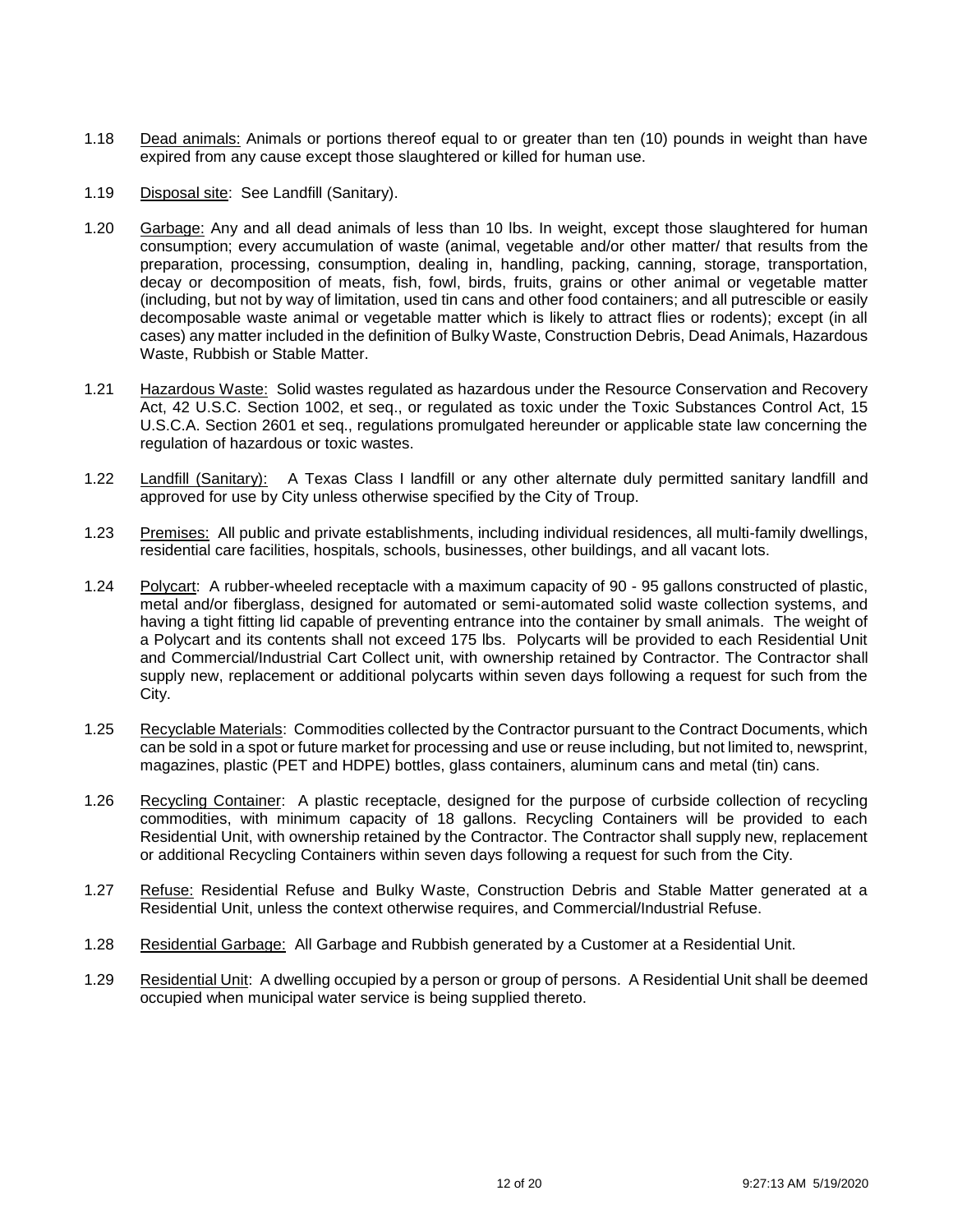- 1.30 Rubbish: Non-putrescible solid waste (excluding ashes), consisting of both combustible and noncombustible waste materials; combustible rubbish includes paper, rags, cartons, wood, excelsior, furniture, rubber, plastics, yard trimmings, leaves, used or scrap tires, and similar materials; noncombustible rubbish includes glass, crockery, tin cans, aluminum cans, metal furniture, and the like materials which will not burn at ordinary incinerator temperatures (1600 degrees Fahrenheit to 1800 degrees Fahrenheit).
- 1.31 Special Waste: Waste, from a non-residential source, meeting any of the following descriptions: (A) A containerized waste (e.g. a drum, barrel, portable tank, box, pail, etc.), (B) A waste transported in bulk tanker, (C) A liquid waste, (D) A sludge waste, (E) A waste from an industrial process, (F) A waste from a pollution control process, (G) Residue and debris from the cleanup of a spill or release of chemical
- 1.32 Solid Waste: All non-hazardous (as defined by CERCLA and other applicable laws) and non-special (See Special Waste definition) solid waste material including unwanted or discarded waste material in a solid or semi solid waste, including but not limited to, garbage, ashes, refuse, rubbish, yard waste (including brush, tree trimmings and Christmas trees), discarded appliances, home furniture and furnishings, provided that such material must be of the type and consistency to be lawfully accepted at the Sanitary Landfill under the applicable federal, state and local laws, regulations and permits governing each.
- 1.33 Stable Matter: All manure and other waste matter normally accumulated in or about a stable, or any animal, livestock or poultry enclosure, and resulting from the keeping of animals, poultry, or livestock.
- 1.34 Unusual accumulated: (a) For residences, each regular collection more-than six (6) containers of garbage, or the equivalent; (b) for commercial establishments accumulations that would not occur in the ordinary course of business; (C) large, heavy, or bulky objects such as furniture or appliances; and (d) materials judged by the Sanitarian to be hazardous such as oil, acid, or caustic materials.

# **2.00 TYPES OF SERVICE**

2.01 Residential Cart Collection: At the premises of residential customers held by the City and served by the Contractor, solid waste collection shall occur once weekly. Collection shall include the polycart and five (5) additional bags, boxes or refuse containers as placed curbside by the user. Further, if requested; Contractor shall provide City a copy of maps indicating the routes used in the collection of waste from all residential customers. The City has the right to reject and request modification of routes, and updates on routes of Contractor.

2.02 Commercial and Industrial Cart Collection: Contractor shall collect and remove solid waste from the premises of commercial, institutional and industrial customers utilizing cart service once weekly. Any commercial, institutional and industrial customers routinely requiring waste removal in quantities greater than that afforded by utilizing cart service must contract for commercial/industrial bin collection. If requested, Contractor shall provide City a copy of maps indicating the routes used in the collection of waste from all commercial and industrial cart collection sites. The City has the right to reject and request modification of routes, and updates on routes of Contractor.

2.03 Commercial and Industrial Collection: Contractor shall collect and remove solid waste from the premises of commercial, institutional and industrial customers at such frequency as shall be reasonably requested and arranged for by the owner or agent. Collection service shall be a minimum of once a week or more to maintain premises free of accumulation of waste. The bin should be located on a surface suitable for accommodating the equipment necessary for collection. The City shall be the sole determinant of acceptable dumpster pads/surfaces, locations, and screening.

2.04 Brush/Bulk Wastes Collection: The Contractor will adjust equipment and manpower allocations to provide a special collection service for brush/bulky wastes and/or bundles on two specific days per month. This service shall be extended to Residential Cart Collection Customers. Contractor agrees to collect such large objects and quantities of waste as described in definitions for Brush, Bulky Waste, and Bundles.

2.05 Recyclable Collection: Contractor shall collect and remove recyclable material with a single stream 30 cubic yard container.

13 of 20 9:27:13 AM 5/19/2020 2.06 Roll-off Containers: Contractor shall promptly supply, deliver and remove 20, 30, or 40 yard roll-off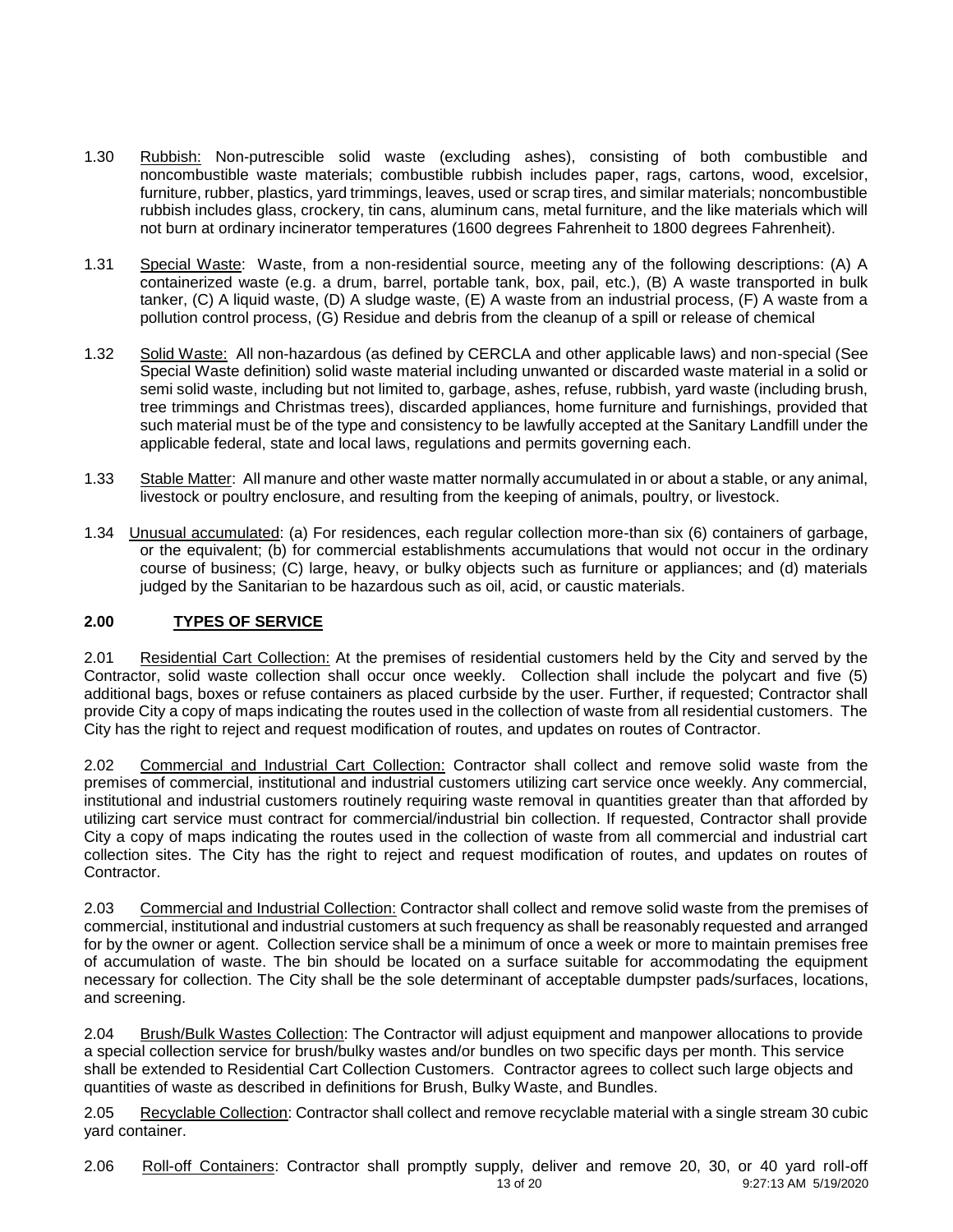containers as requested at locations within the City.

2.07 Citizen Use of Landfill: Contractor shall allow citizens, with copy of their City of Troup utility bill, to access the landfill once a month at no charge with no more than 3 cubic yards of bulk waste.

# **3.00. COLLECTION OPERATION**

- 3.01 Hours of Operation: Collection of solid waste shall begin no earlier than 7:30 o'clock A.M. and shall generally not extend beyond 6:00 o'clock P.M. No collection shall be made on Sunday.
- 3.02 Routes of Collection: Collection routes shall be established by the Contractor as approved by the City. The City shall be provided route collection maps and container locations.
- 3.03 Holidays: Contractor may decide to observe any widely observed holiday by suspension of collection service on the holiday, but the Contractor must meet his obligation as required. **NOTE: Contractor shall be responsible for providing make-up collection for residential routes that occur on observed holidays. Make-up days shall be the next business day following the holiday.**
- 3.04 Complaints: At a minimum, customer complaint procedure shall provide that any user complaint be addressed and shall be promptly resolved within 24 hours of receipt of such complaint. Although most complaints are against the service of the Contractor; most complaints are lodged with the City. The City shall utilize a three (3) part complaint form to log user complaints. Two parts shall be provided to the Contractor with one part being later returned to the City detailing the facts of the resolution. The contractor shall be responsible for maintaining a log of complaints received directly by them, and provide the City on a weekly basis, with copies of all complaints indicating the date and hour of the complaint, nature of the complaint, and the manner and timing of its resolution. Any missed pickups of refuse or recycling will be collected the same business day if notification to the Contractor is provided by 2:00 p.m. but not later than 12:00 noon the next business day if notification is provided after 2:00 p.m. A representative (driver, etc.) of the Contractor shall appear in person at Troup City Hall prior to the suspension of collection services for the day. The Contractor shall provide the City with contact information for a single office/individual who will be responsible for complaint resolution.
	- 3.05 Collection-Equipment: Contractor, at its sole cost and expense, agrees to furnish, all trucks, equipment, machines, and labor which are reasonably necessary to adequately, efficiently, and properly collect and transport garbage from accounts serviced by Contractor in accordance with this Contract. Collection of garbage shall be made using sealed packer-type trucks, and such equipment shall not be allowed to leak nor scatter any waste within the limits of the City nor while in route to the disposal site, where such accumulation shall be dumped.

Due to street size variations in the City, the Contractor will need to provide equipment that will accommodate such public streets and alleys. Special collections shall be made using appropriate equipment. Contractor shall, if necessary, hand-clean all spillage resulting from its collection activities.

All motor vehicles used in performance of the obligations herein created shall be clearly marked with the Contractor's name, telephone number and unit number legible from 150 feet. No advertising shall be permitted on vehicles. All collection equipment shall be maintained in a first class, safe, and efficient working condition throughout the term of the Contract. Such vehicles shall be maintained and painted as often as necessary to preserve and present a well-kept appearance, and a regular preventative maintenance program. The City may inspect Contractors vehicles at any time to insure compliance of equipment with Contract, or require equipment replacement schedule to be submitted to City. Vehicles are to be washed on the inside and sanitized with a suitable disinfectant and deodorant a minimum of once a month. Such vehicles shall be washed and painted or repainted as often as necessary to keep them in a neat and sanitary condition.

3.06 Disposal: The Contractor shall deliver solid waste collected to a Licensed Sanitary landfill operated in compliance with rules stipulated by the TCEQ and/or the USEPA.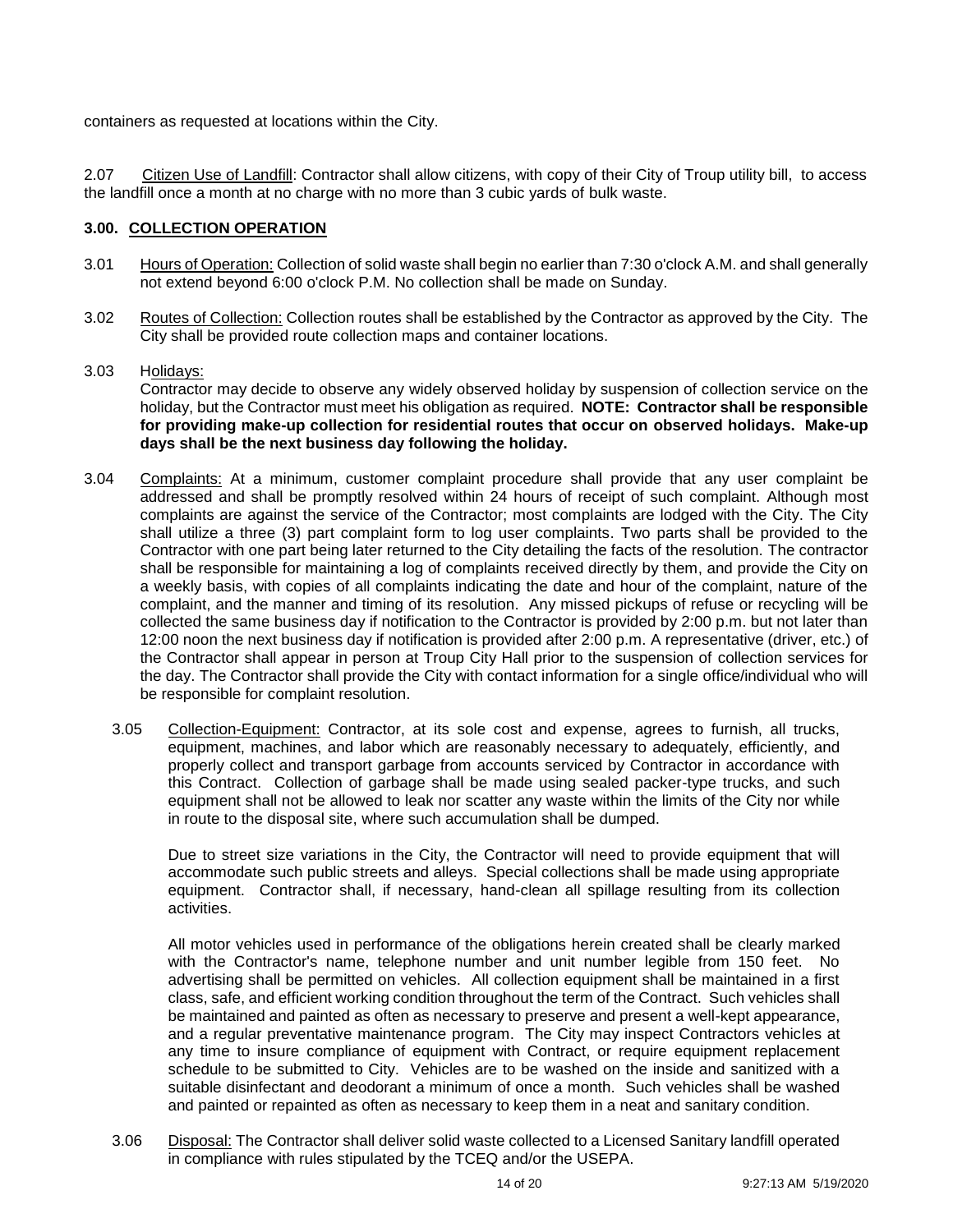- 3.07 Spillage: The Contractor shall not be responsible for scattered refuse unless the same has been caused by its acts or those of any of its employees, in which case all scattered refuse shall be picked up immediately by the Contractor. Contractor will not be required to clean up or collect loose refuse or spillage not caused by the acts of its employees, but shall report the location of such conditions to the Action Center of the City so that proper notice can be given to the customer at the premises to property contain refuse. The Contractor shall pick up commercial refuse spillage or excess refuse after the customer reloads the container. In the case of commercial customers, Contractor shall then be entitled to an extra collection charge for each reloading of a commercial container requiring an extra collection. Should such commercial spillage continue to occur, City shall require the commercial customer and Contractor to increase the frequency of collection of the commercial customers refuse or require the customer to utilize a commercial container with a larger capacity, and the Contractor shall be compensated for such additional services.
- 3.08 Vicious Animals: Employees of the Contractor shall not be required to expose themselves to the dangers of vicious animals in order to accomplish refuse collection in any case where the owner or tenants have animals at large, but the Contractor shall immediately notify the City, in writing, of such condition and of his inability to make collection.
- 3.09 Hazardous Waste: Contractor shall not be obligated to pick up hazardous waste, including refrigeration appliances that have not had CFC's removed by a certified technician, tires, automobile/vehicle batteries, petroleum products, paints and other chemicals and solvents identified as hazardous by the U.S. Environmental Protection Agency.
- 3.10 Protection From Scattering: Each vehicle shall be equipped with a cover which may be net with mesh not greater than one and one-half (1-1/2) inches, or tarpaulin, or fully enclosed metal top to prevent leakage, blowing or scattering of refuse onto public or private property. Such cover shall be kept in good order and used to cover the load going to and from the landfill, during loading operations, or when parked if contents are likely to be scattered. Vehicles shall not be overloaded so as to scatter refuse; however, if refuse is scattered from Contractors vehicle for any reason, it shall be picked up immediately. Each vehicle shall be equipped with a fork, broom and shovel for this purpose.
- 3.11 Street and Roadway Damage: Any damage done to City streets and/or roadways which is caused by the weight of the refuse trucks or due to the negligent operation of a collection vehicle shall be the responsibility and liability of the Contractor. Contractor shall pay within sixty (60) days after the formal demand for payment for the cost of any repairs to the streets or roadways so damaged. Should the City and the Contractor not agree on liability, an independent agent agreeable to both parties shall be employed to prepare a report detailing the cause of any damage and this report shall be binding on both parties. The cost of employing this independent agent shall be borne by the party not prevailing in his/her determination.

# **4.00 LICENSE AND TAXES**

The Contractor shall obtain all licenses and permits (other than the license and permit granted by the Contract) and promptly pay all taxes required by the City and the State.

## **5.00 INDEMNITY**

The Contractor will indemnify and save harmless the City, its officers, and employees from and against any and all suits, actions, legal proceedings, claims, demands, damages, costs, expenses, and attorneys' fees arising out of a willful or negligent act or omission of the Contractor in the performance of this contract. City will not be responsible for negligence of Contractor, or any of its agents, employees, or customers.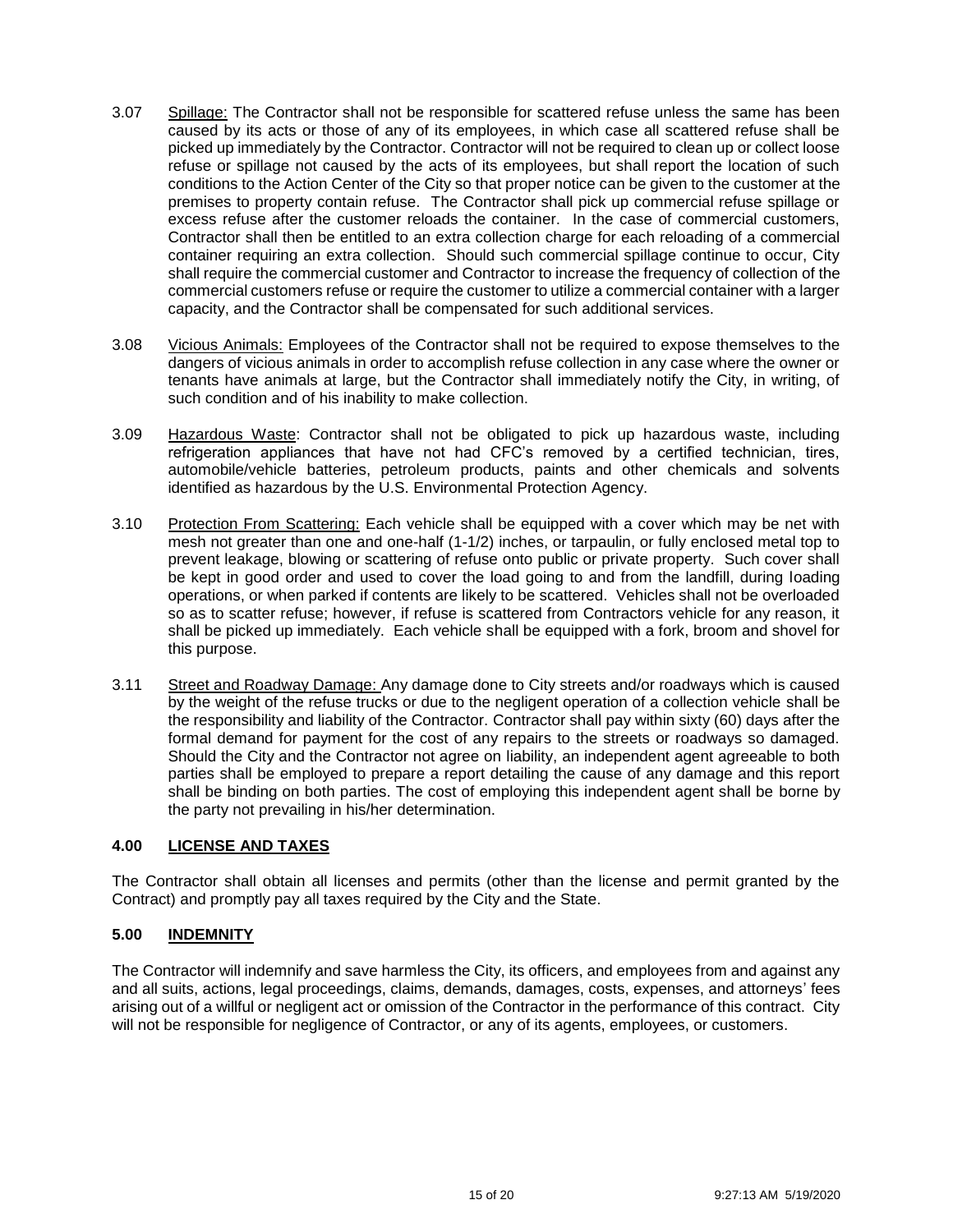# **6.00 SOLE REMEDY**

The City's sole remedy for breach of contract under this Contract or failure to perform shall be to make demand under the terms of the Performance Bond.

#### **7.00 TRANSFERABILITY OF AGREEMENT**

Other than by operation of law, no assignment of the Contract or any right accruing under the Contract shall be made in whole or in part by the Contractor without the express written consent of the City, which consent shall not be unreasonably withheld; in the assignment, the assignee shall assume the liability of the Contractor.

#### **8.00 OWNERSHIP**

Title to Refuse and Dead Animals and Recyclable Materials shall pass to Contractor when placed in Contractor's collection vehicle, removed by Contractor from a Bin or Container, or removed by Contractor from the customer's premises, whichever last occurs.

#### **9.00 BOOKS AND RECORDS**

The City and Contractor agree to maintain at their respective places of business adequate books and records relating to the performance of their respective duties under the provisions of this Contract and such books and records shall be made available at any time during business hours for inspection by the other party, at the inspecting party's expense, upon reasonable advance notice.

#### **10.00 TERMINATION FOR CAUSE**

If at any time Contractor shall fail to substantially perform terms, covenants or conditions herein set forth, City shall notify Contractor by registered or certified mail addressed to Contractor at the address set forth herein of specific reasons in support of City's claim that Contractor has substantially breached the terms and provisions of this Contract. Contractor shall be allowed a thirty (30) day period from the date of receipt of said notice from City to remedy any failure to perform. Should City deem the failure to perform remedied, no hearing shall be held.

Should Contractor fail to remedy its performance, after a hearing described herein, City may terminate this contract and the rights and privileges granted to Contractor herein. A notice shall be sent to Contractor no earlier than 10 days before a hearing is scheduled. The notice shall specify the time and place of the hearing and shall include the specific reasons in support of City's claim that Contractor has substantially breached the terms and provisions of the Contract. Should City still deem Contractor to have failed in its performance, said hearing shall be conducted in public by the City Council and Contractor shall be allowed to be present and shall be given full opportunity to answer such claims as are set out against it in the aforesaid notice. If, after said public hearing, the City Council makes a finding that Contractor has failed to provide adequate refuse collection service for City, or has otherwise substantially failed to perform its duties hereunder, the City Council may terminate this Contract.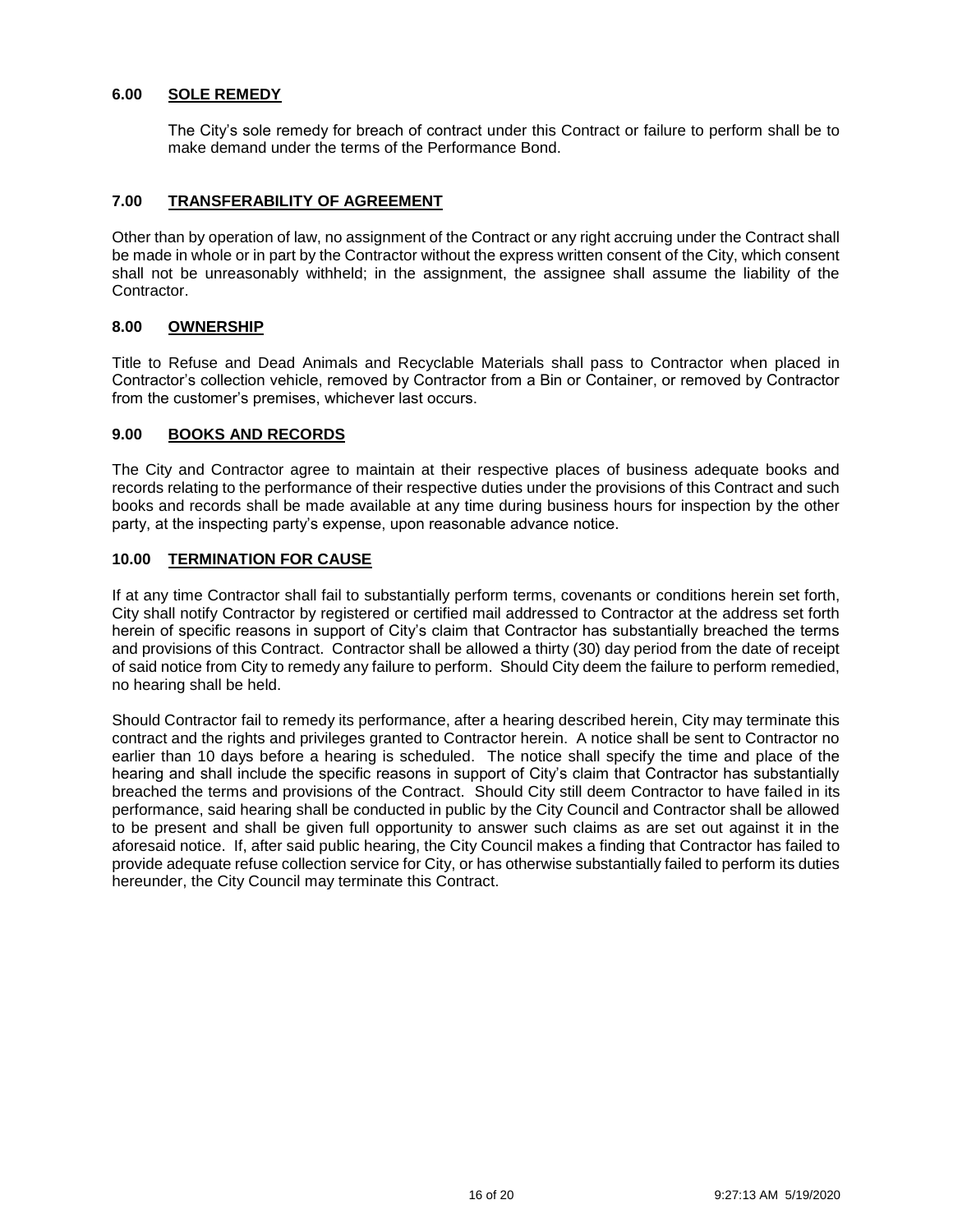#### **11.00 NOTICES**

Any notice required or permitted to be delivered hereunder shall be in writing and shall be deemed to be delivered when deposited in the United States mail, postage prepaid, certified mail, return receipt requested, addressed to the respective part of the address set forth below:

| To the City at:       | <b>City Manager</b><br>City of Troup |  |
|-----------------------|--------------------------------------|--|
|                       | P.O. Box 637<br>Troup, TX 75789-0637 |  |
| To the Contractor at: | ATTN:                                |  |
|                       |                                      |  |

or such other addresses as the parties may hereafter specify by written notice delivered in accordance herewith.

#### **12.00 FORCE MAJEURE**

Notwithstanding anything herein to the contrary, Contractor shall not be liable for the failure to perform its duties if such failure is caused by a catastrophe, riot, war, governmental order or regulation, fire, Act of God or other similar or different contingency beyond the reasonable control of Contractor.

#### **13.00 SEVERABILITY**

In the event that any provision or portion thereof of any Contract Document shall be found to be invalid or unenforceable, then such provision or portion thereof shall be performed in accordance with applicable laws. The invalidity or unenforceability of any provision or portion of any Contract Document shall not affect the validity or enforceability of any other provision or portion of any Contract Document.

#### **14.00 GOVERNING LAW AND VENUE**

The Contract when awarded shall be construed and enforced in conformance with the laws of the State of Texas.

Venue for any actions arising from or related to the Contract when awarded shall be Smith County, Texas.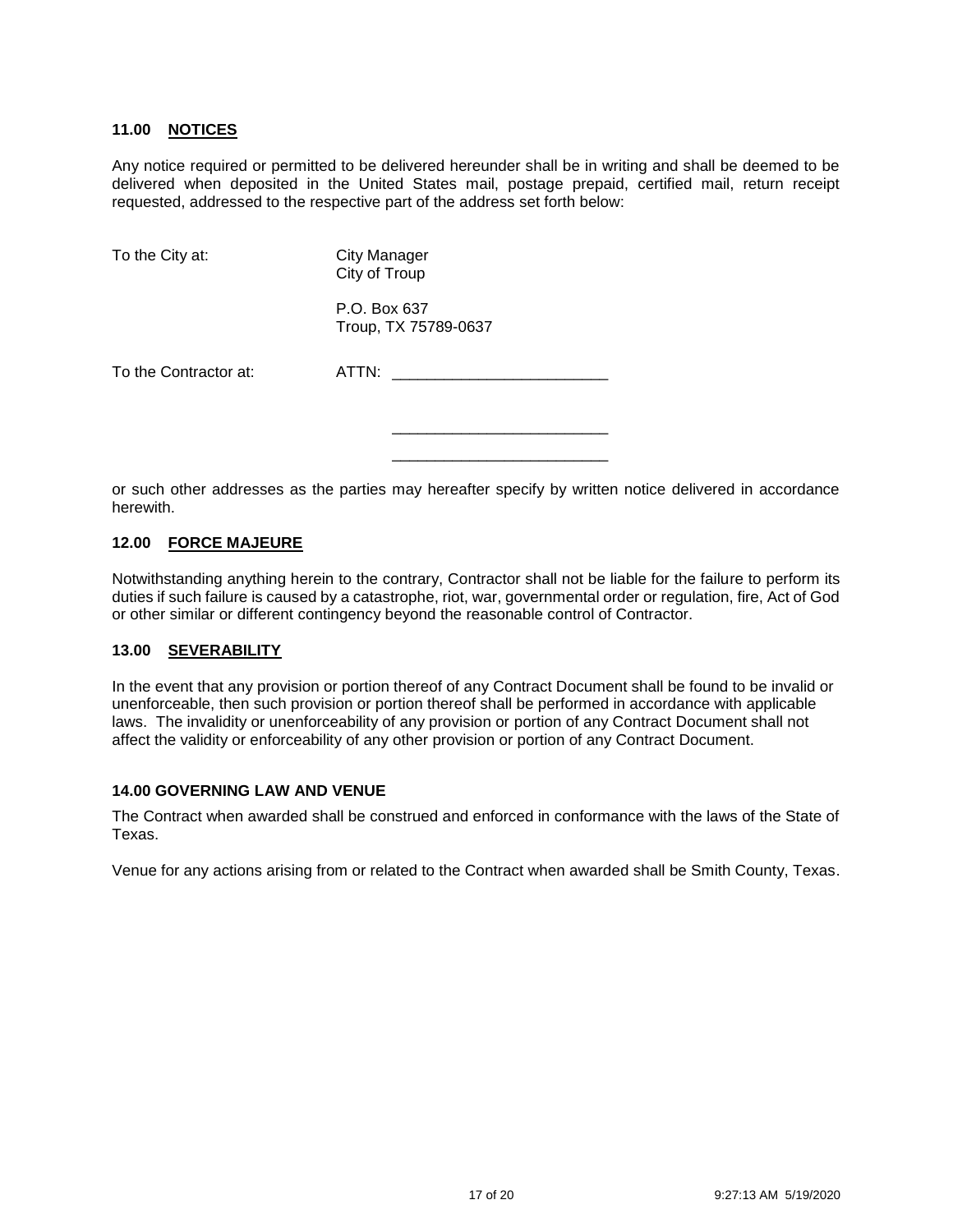#### **SECTION III: CONTRACTOR'S PROPOSAL FOR SOLID WASTE COLLECTION AND DISPOSAL**

The proposal amount is for a Base Bid and one alternate bid only. It is the intent of the proposal to determine the cost to the City before applying franchise fee and/or billing fee. The undersigned having carefully read and considered the terms and conditions of the Contract Documents for Solid Waste Collection and Disposal for the City of Troup, does hereby offer to perform such services on behalf of the City, of the type and quality and in the manner described, and subject to and in accordance with the terms and conditions set forth in the Contract Documents at the rates hereinafter set forth: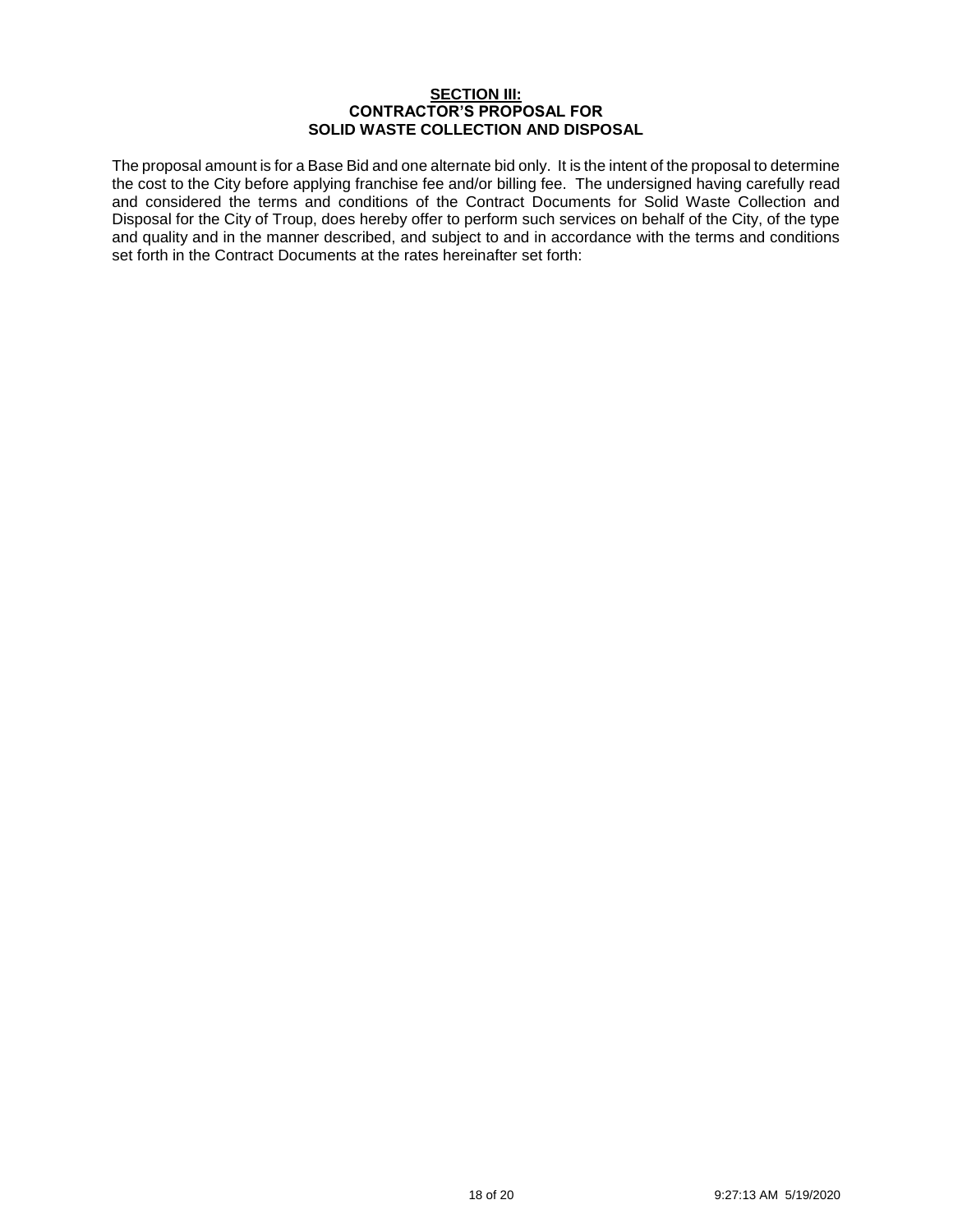# *A. Cart Collection*

| D. | Charge for removal and disposal of City's                                                                                                                                                                    |                     |
|----|--------------------------------------------------------------------------------------------------------------------------------------------------------------------------------------------------------------|---------------------|
| C. | Two (2) thirty (30) yard roll-off containers<br>at City sewer plant.<br>One lined for sewer sludge removal<br>One for general refuse collection                                                              | \$ No Fee Collected |
| В. | Solid Waste Removal Service at:<br>City Hall, Police Station, Fire Stations, Library and<br>other municipal facilities as needed.                                                                            | \$ No Fee Collected |
|    | COMMERCIAL/INDUSTRIAL CART COLLECTION<br>Once per week collection                                                                                                                                            |                     |
|    | RESIDENTIAL CART COLLECTION<br>Once per week collection, single stream recycling,<br>brush/bulk waste twice per month and free<br>Citizen Use of Landfill for brush/bulk<br>Once per month for 3 cubic yards | £.                  |

*sewer sludge container in C above* \$\_\_\_\_\_\_\_\_\_\_\_\_

# *E. Charge for Commercial/Industrial Bin Collection:*

| Size in yards  | Frequency      | Rate | User     |
|----------------|----------------|------|----------|
|                | per wk         |      | Estimate |
| $\overline{2}$ |                |      | 11       |
| $\overline{2}$ | $\overline{2}$ |      |          |
| 3              |                |      | 5        |
| 3              | 2              |      |          |
|                |                |      | ┑        |
|                | 2              |      |          |
| 6              |                |      | 5        |
| 6              | $\overline{2}$ |      |          |
| 8              |                |      |          |
| 8              | 2              |      |          |
|                |                |      |          |

- *F. Attach detailed explanation of your roll-off charges to the City including delivery, rental and disposal.*
- *G. Franchise Fee:* \_\_\_\_\_\_\_\_\_\_\_\_ %
- **H. Annual Donation to City for For use in housing Demolitions \$3,000**